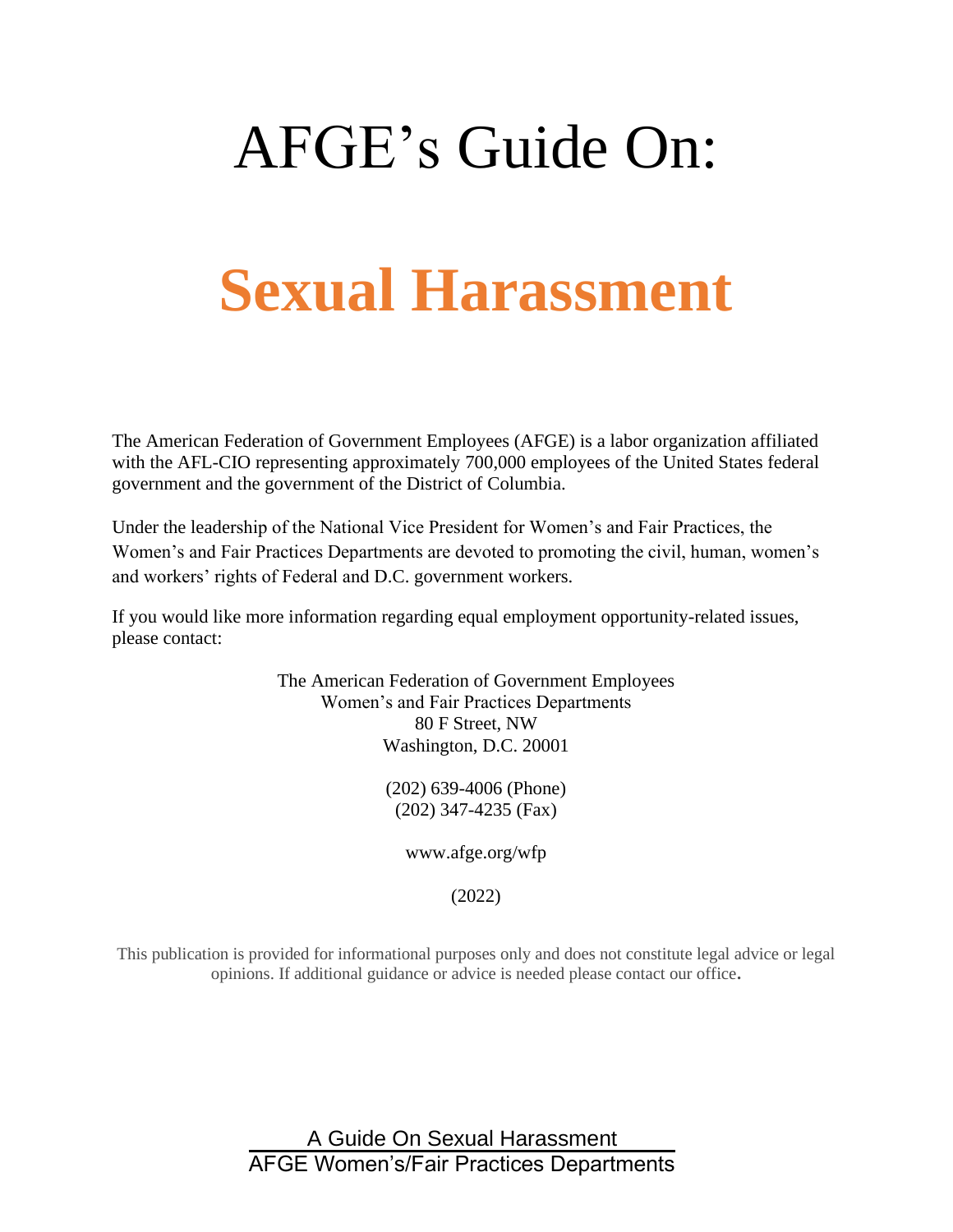### **TABLE OF CONTENTS**

| WHAT IS SEXUAL HARASSMENT                              | 1              |
|--------------------------------------------------------|----------------|
| BEHAVIORS THAT MIGHT CONSTITUTE SEXUAL HARASSMENT      | $\overline{2}$ |
| <b>MIXED SIGNALS</b>                                   | 4              |
| <b>SEXUAL FAVORITISM</b>                               | 5              |
| <b>SEXUAL FAVORITISM EXAMPLES</b>                      | 6              |
| WHAT CAN I DO IF I AM SUBJECTED TO SEXUAL HARASSMENT?  | 7              |
| A. REPORT THE HARASSMENT                               | 7              |
| <b>B. DOCUMENT THE HARASSMENT</b>                      | 8              |
| HOW CAN I PROVE SEXUAL HARASSMENT?                     | 9              |
| WHAT ARE THE TWO TYPES OF SEXUAL HARASSMENT CLAIMS?    | 10             |
| A. QUID PRO QUO SEXUAL HARASSMENT                      | 10             |
| <b>B. HOSTILE ENVIRONMENT SEXUAL HARASSMENT</b>        | 12             |
| IS THIS A HOSTILE ENVIRONMENT SEXUAL HARASSMENT CLAIM? | 14             |
| SEVERE AND/OR PERVASIVE WHAT DO YOU THINK?             | 15             |
| <b>AGENCY LIABILITY</b>                                | 17             |
| A. HARASSMENT BY A SUPERVISOR                          | 17             |
| <b>B. HARASSMENT BY A NON-SUPERVISOR</b>               | 17             |
| WHAT TYPES OF DAMAGES CAN I RECEIVE?                   | 19             |
| WHAT IS THE ROLE OF THE REPRESENTATIVE?                | 21             |
| HOW CAN THE UNION ADDRESS SEXUAL HARASSMENT?           | 22             |
| <b>QUESTIONS AND ANSWERS</b>                           | 23             |
| COMMON SEXUAL HARASSMENT INVESTIGATION QUESTIONS       | 24             |
| RELEVANT UNITED STATES SUPREME COURT CASES             | 26             |
| RELEVANT EEO CASES                                     | 28             |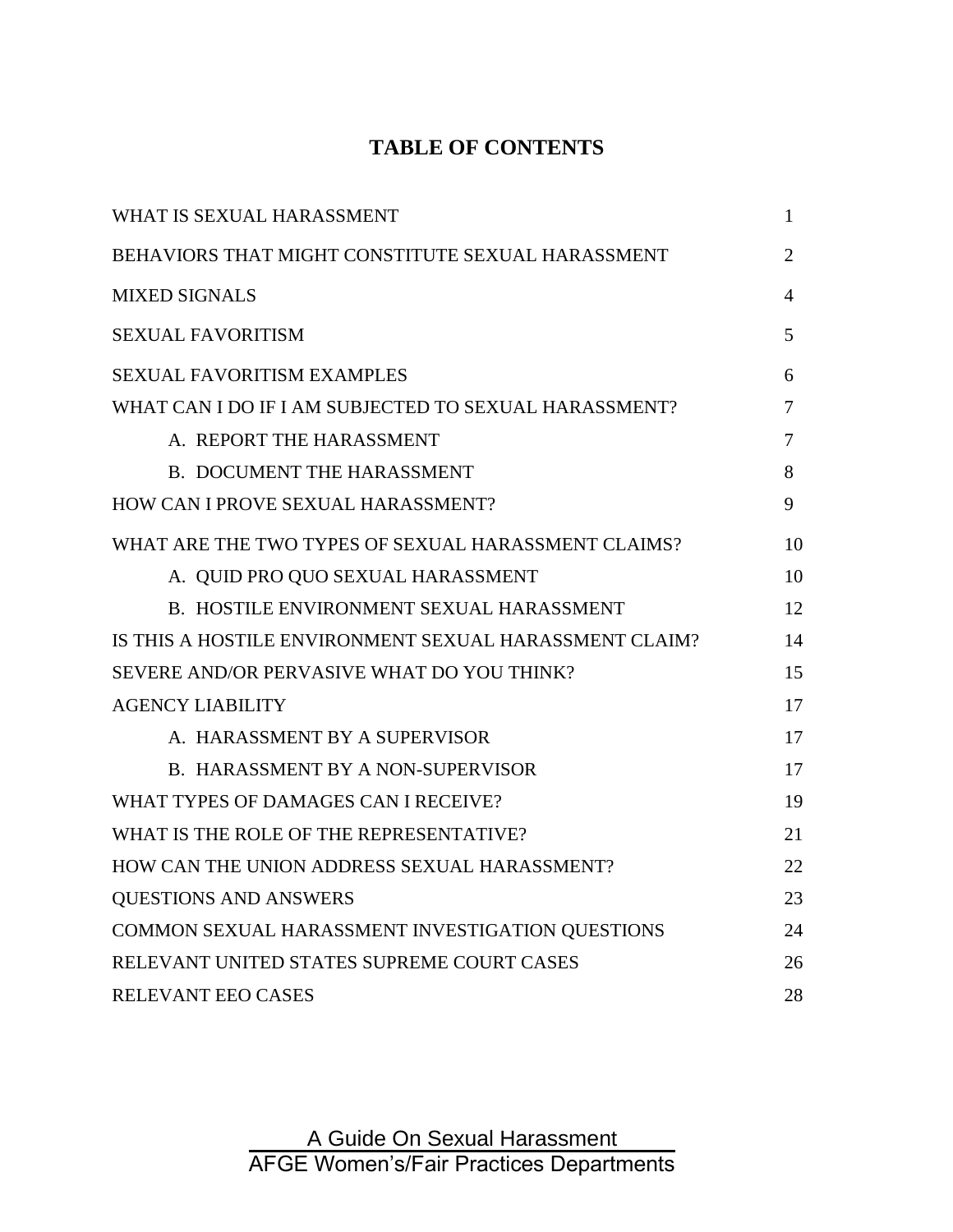# **What Is Sexual Harassment?**

Sexual harassment is defined as unwelcome conduct towards you in a sexual way or because of your gender, and that behavior affects your job or your job environment. Title VII of the Civil Rights Act of 1964 prohibits sexual harassment in the workplace. Therefore, you can take action and do something about it.

Federal Employees who believe that they have been subjected to sexual harassment may bring a claim of discrimination before the Equal Employment Opportunity Commission ("EEOC"), Merit Systems Protections Board ("MSPB") or in Arbitration.

### **EEOC Definition**

"Unwelcome sexual advances, requests for sexual favors, and other verbal or physical conduct of a sexual nature constitute sexual harassment when:

- (1)submission to such conduct is made either explicitly or implicitly a term or condition of an individual's employment,
- (2)submission to or rejection of such conduct by an individual is used as the basis for employment decisions affecting such individual, or
- (3)such conduct has the purpose or effect of unreasonably interfering with an individual's work performance or creating an intimidating, hostile, or offensive working environment."

29 C.F.R. Section 1604.11(a)



the harasser can be male or female, and the harasser and the target can be of the same gender.

# **Behaviors That Might Constitute Sexual Harassment<sup>1</sup>**

<sup>1</sup> Adapted from<http://www.un.org/womenwatch/osagi/pdf/whatissh.pdf> (last accessed May 20, 2015)

> A Guide On Sexual Harassment AFGE Women's/Fair Practices Departments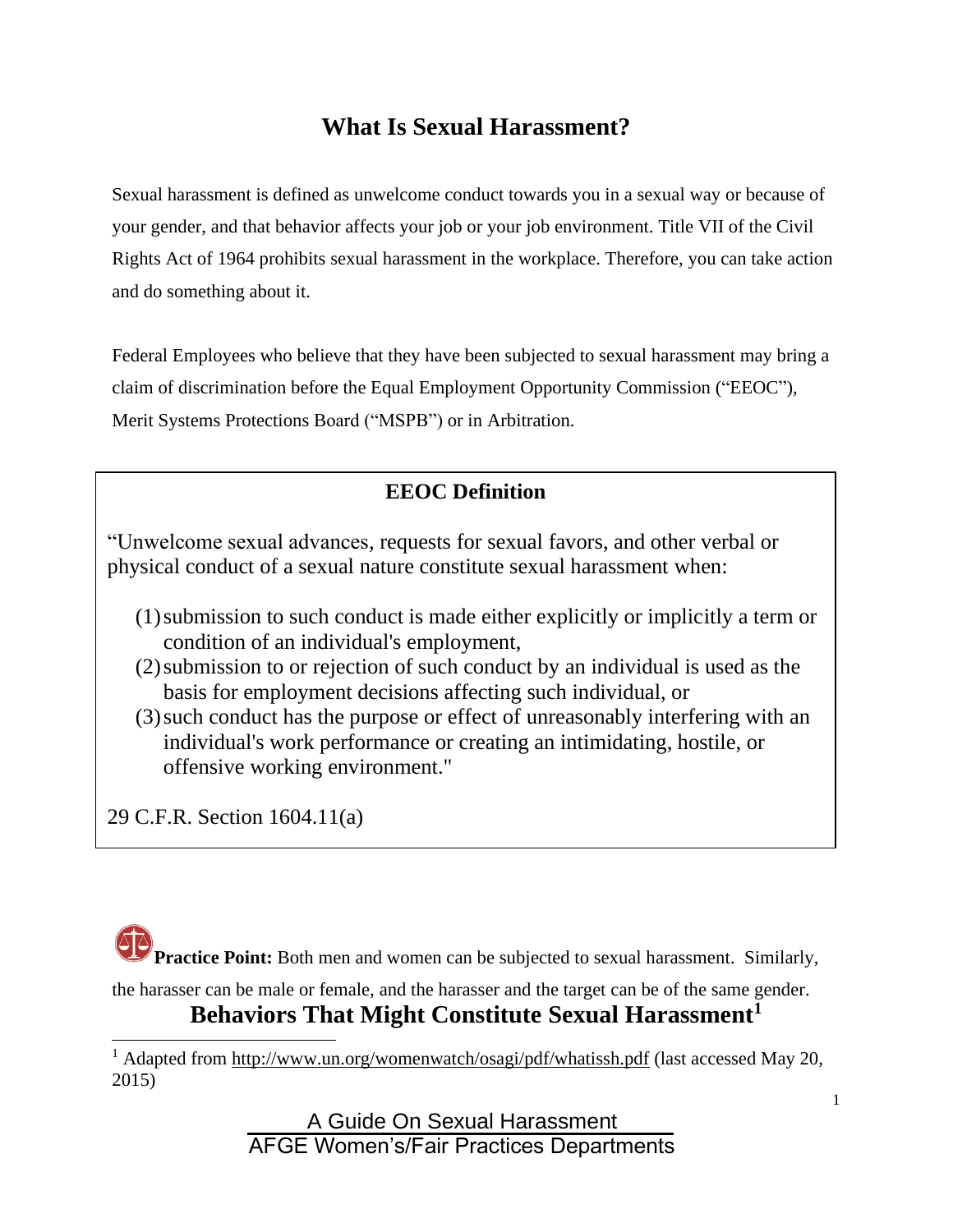# **Verbal, Physical and Visual Conduct That May Constitute Sexual Harassment:**

### **VERBAL:**

- Direct demand for sexual favors.
- Kissing sounds, whistling, smacking, or other noises suggesting sex or cat calling.
- Names such as "Cutie", "Sugar", "Sweetie", "Honey", "Darling", "Hey baby", "Doll", "Babe", "Hunk", "Girl", or "Boy" (when referring to an adult), "Dear", "Pussycat", or "Broad", etc.
- Making sexual innuendoes or sexually obscene comments.
- Using gender-based or sexual orientation-based slurs.
- Telling sexually explicit jokes or stories, telling sexist jokes or stories, turning work discussions to sexual topics, or using sexual innuendoes during work discussions.
- Asking about sexual fantasies, preferences, or history.
- Spreading rumors or lies about a person's sex life.
- Making derogatory comments about a certain gender or sexual orientation (i.e. "women are..." or "gay people all…").
- Making lewd or suggestive comments regarding an employee's appearance (body, clothing, anatomy, or looks) or personal life.
- Making sexual advances or repeated requests for dates even after recipient indicates that they are unwelcome.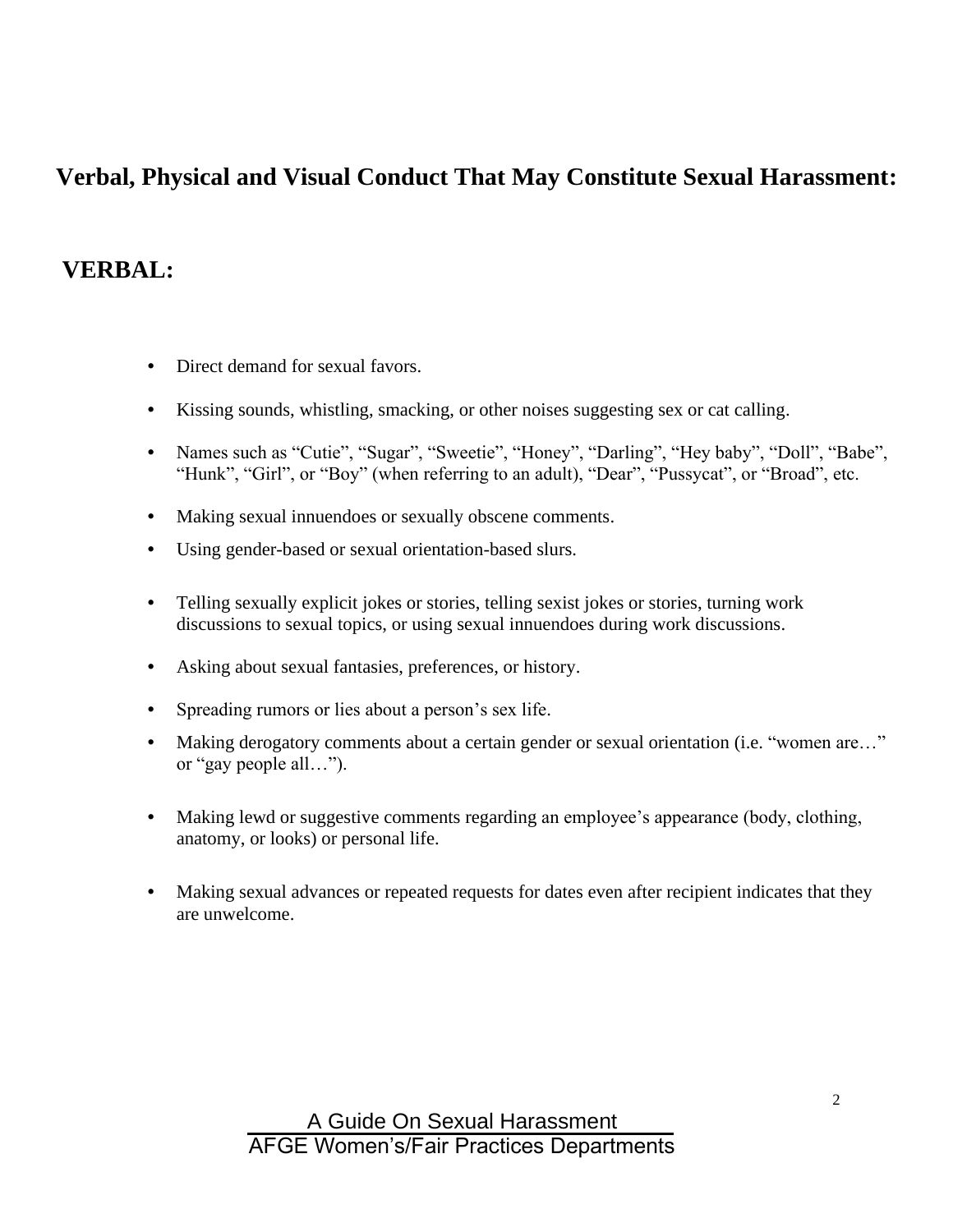# **Behaviors That Might Constitute Sexual Harassment**

### **PHYSICAL:**

- Actual or attempted rape or sexual assault.
- Touching or rubbing oneself sexually in front of another person.
- Stalking.
- Intentionally brushing up against a person.
- Blocking someone's movement.
- Invading someone's personal space in a way that indicates a desire for sexual activity.
- Touching that is sexual while massaging, touching a person's clothing, hair or body, hugging, kissing, patting, stroking, grabbing, pinching, hand on knee.

### **VISUAL:**

- View, send and create pornography.
- Sexually suggestive or explicit posters, pin-ups, calendars, cartoons, magazine clippings, and graffiti.
- Sending sexually explicit e-mail messages or displaying a sexually suggestive screen saver or computer wallpaper.
- Sending or sharing texts or messages of a sexual nature.
- Leering, ogling, looking someone up and down, and staring at an individual's private body parts.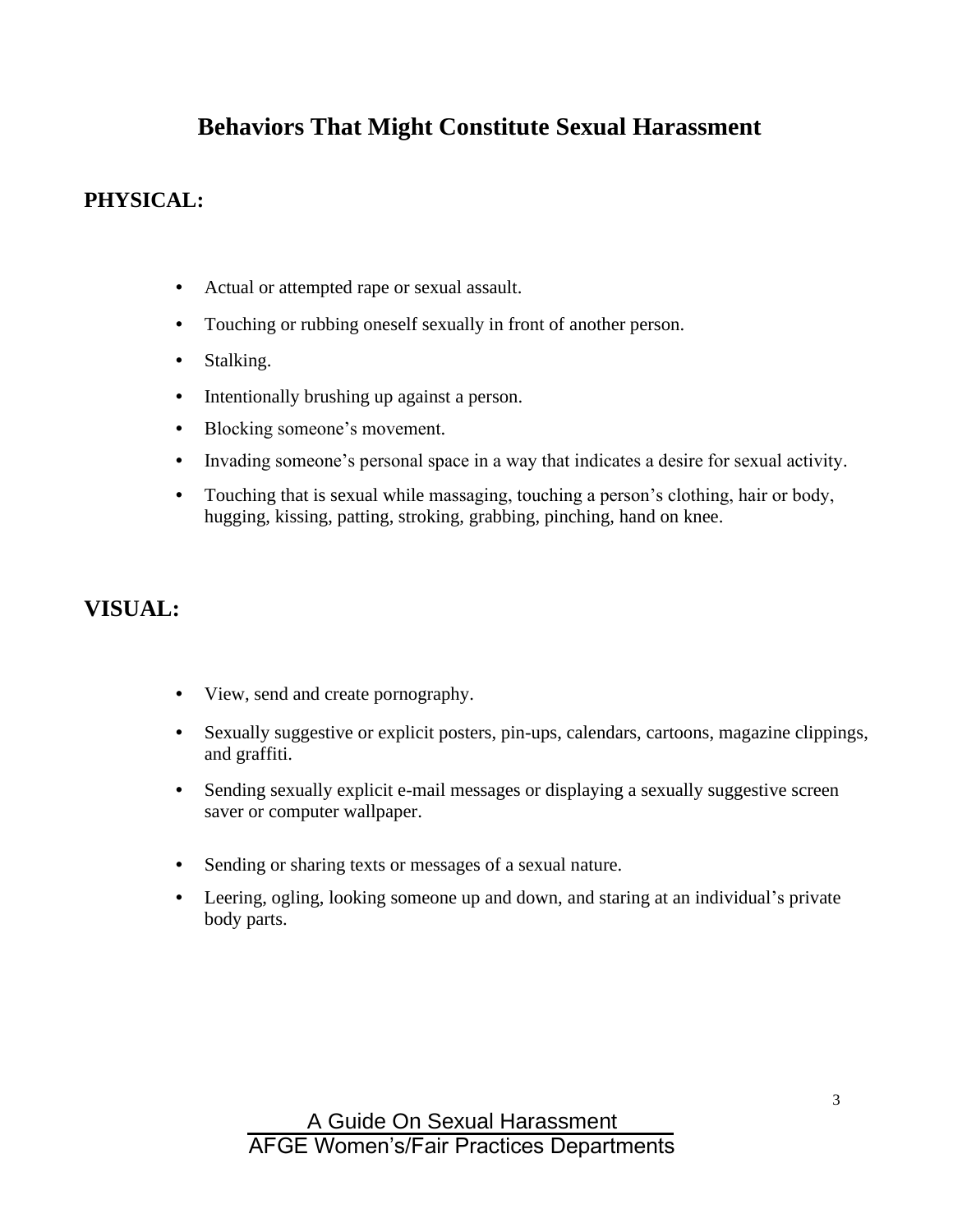### **Mixed Signals**

The question of whether the employee welcomed the conduct becomes more difficult when the employee does not communicate unwelcome conduct clearly to the harasser. For example, a supervisor asks an employee on a date. If the employee says, "I cannot go on a date with you tonight", rather than "no", the supervisor may continue to ask. The employee may express his/her true feelings for several reasons including fear of offending the supervisor, desire not to embarrass the supervisor, or general politeness. No matter the reason for the indefinite response, it is likely unclear to the supervisor that the request for dates is unwelcome.

**Practice Point:** It is also very important for the employee not to participate in any way with sexual conduct that he/she does not welcome. If he/she does participate in the conduct, it may later be found that the employee welcomed the conduct - even if the employee only took part in it because of peer or other pressure.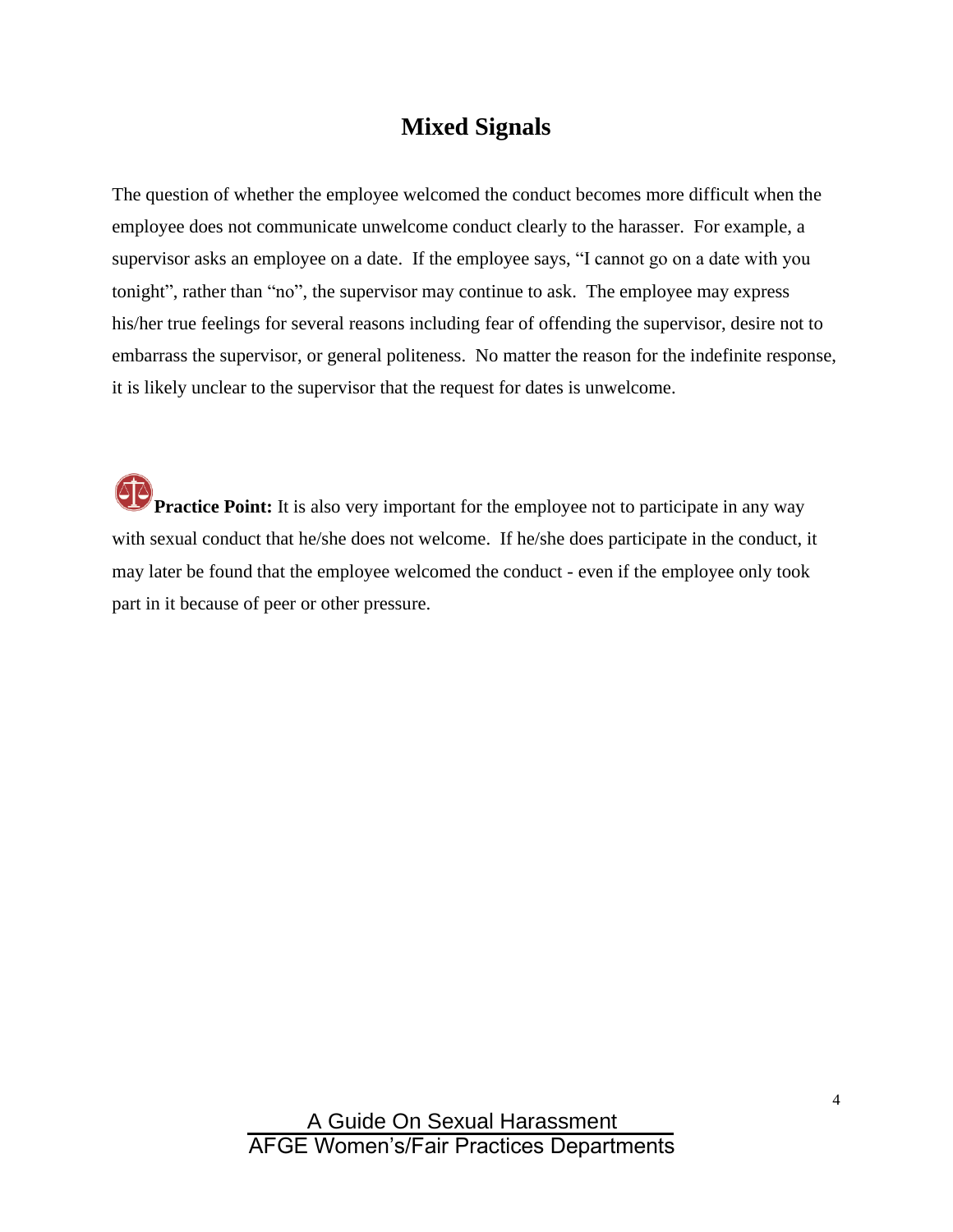### **Sexual Favoritism**

Under the law, there is a third type of sexual harassment called **sexual favoritism**. Sexual favoritism may occur when a supervisor rewards employees who participate in sexual activities but does not reward employees who have not participated in sexual activities. This is true even if the employee who has not participated was never asked to participate.

In cases of sexual favoritism, the employee who does not participate in or approve of the behavior is penalized. It is similar to quid pro quo harassment because an employee may not receive job benefits and promotions that others who submit to sexual demands receive. It is like hostile environment sexual harassment in that the sexual atmosphere in the office makes the work environment difficult.

The EEOC, has said that a single or isolated instance of favoritism based on a consensual sexual relationship is not unlawful to other employees, even though it may seem unfair, because it disadvantages both men and women for reasons other than their gender. The favoritism must be widespread and extensive to be unlawful sexual favoritism sexual harassment. However, if favoritism based on employees giving sexual favors is widespread in a workplace, both male and female colleagues who do not welcome the conduct can establish illegal sexual harassment. This is so even if they are not the targets of the sexual requests and even if those who received the favorable job treatment willingly gave the sexual favors.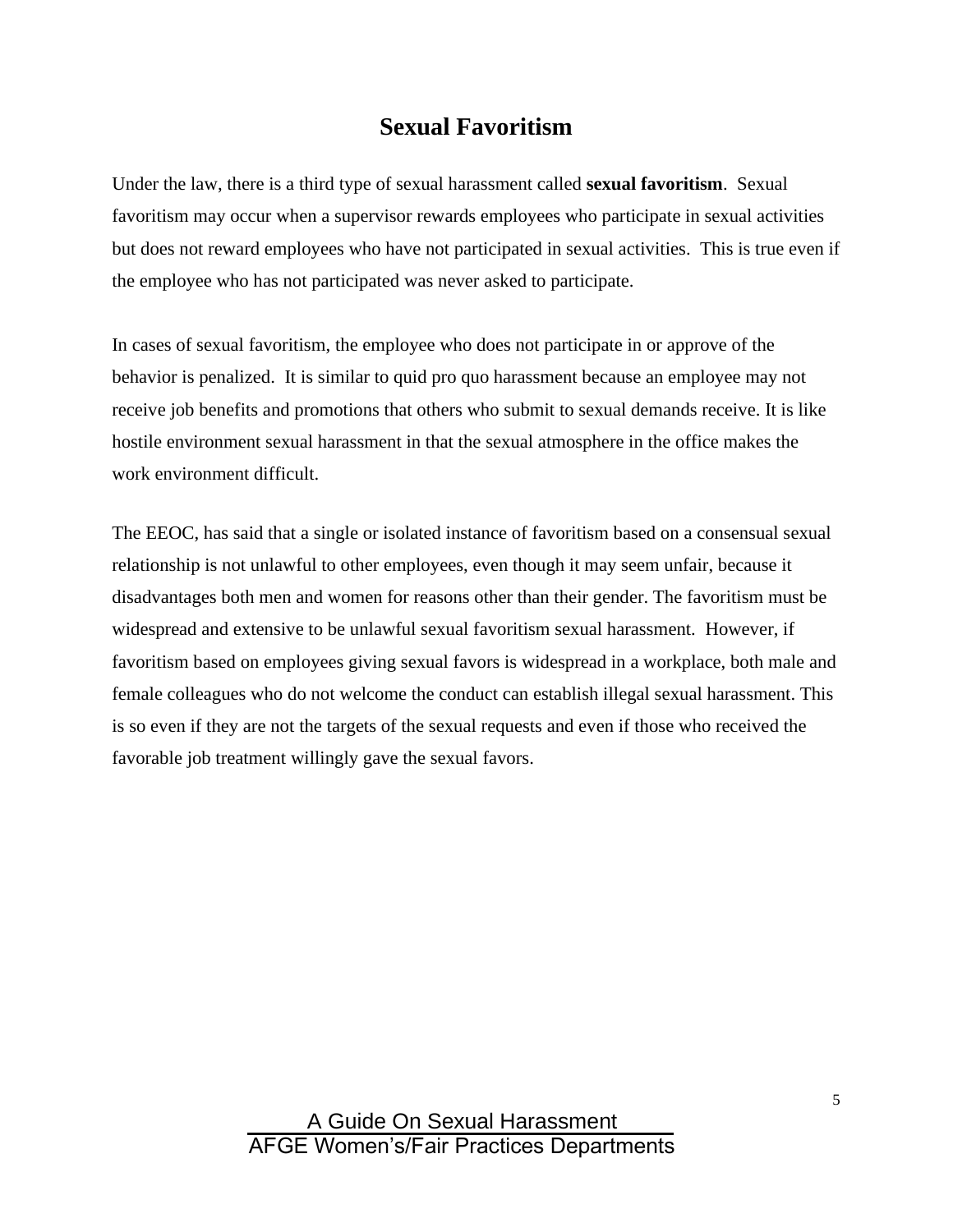### **Sexual Favoritism Examples**

**1)** An employee reported to her supervisor that the workplace was "run like a brothel." In the workplace, senior employees were having affairs with junior employees and rewarding them with cash bonuses and promotions. The employee was not involved in any affairs personally. After the employee complained, she received poor reviews and her supervisor threatened to fire her.  $2^2$ 

### **The employee may raise a claim of sexual favoritism harassment under Title VII.**

**2)** An employee alleges that he lost a promotion for which he was qualified because the co-worker who obtained the promotion was engaged in a sexual relationship with their supervisor. The Agency's investigation discloses that the relationship at issue was **not** consensual. Instead, the supervisor regularly harassed the coworker in front of other employees, demanded sexual favors as a condition for the co-worker's promotion, and then audibly boasted about his "conquest." <sup>3</sup>

**In this instance, the employee may be able to establish a violation of Title VII by showing that in order to have obtained the promotion, it would have been necessary to grant sexual favors. In addition, the employee and other qualified men and women who were denied the promotion would have standing to challenge the favoritism on the basis that they were injured as a result of the discrimination leveled against their co-worker.** 

<sup>2</sup> Broderick v. Ruder, 685 F. Supp. 1269 (D.D.C. 1988).

<sup>3</sup> King v. Palmer, 778 F.2d at 880 (1985)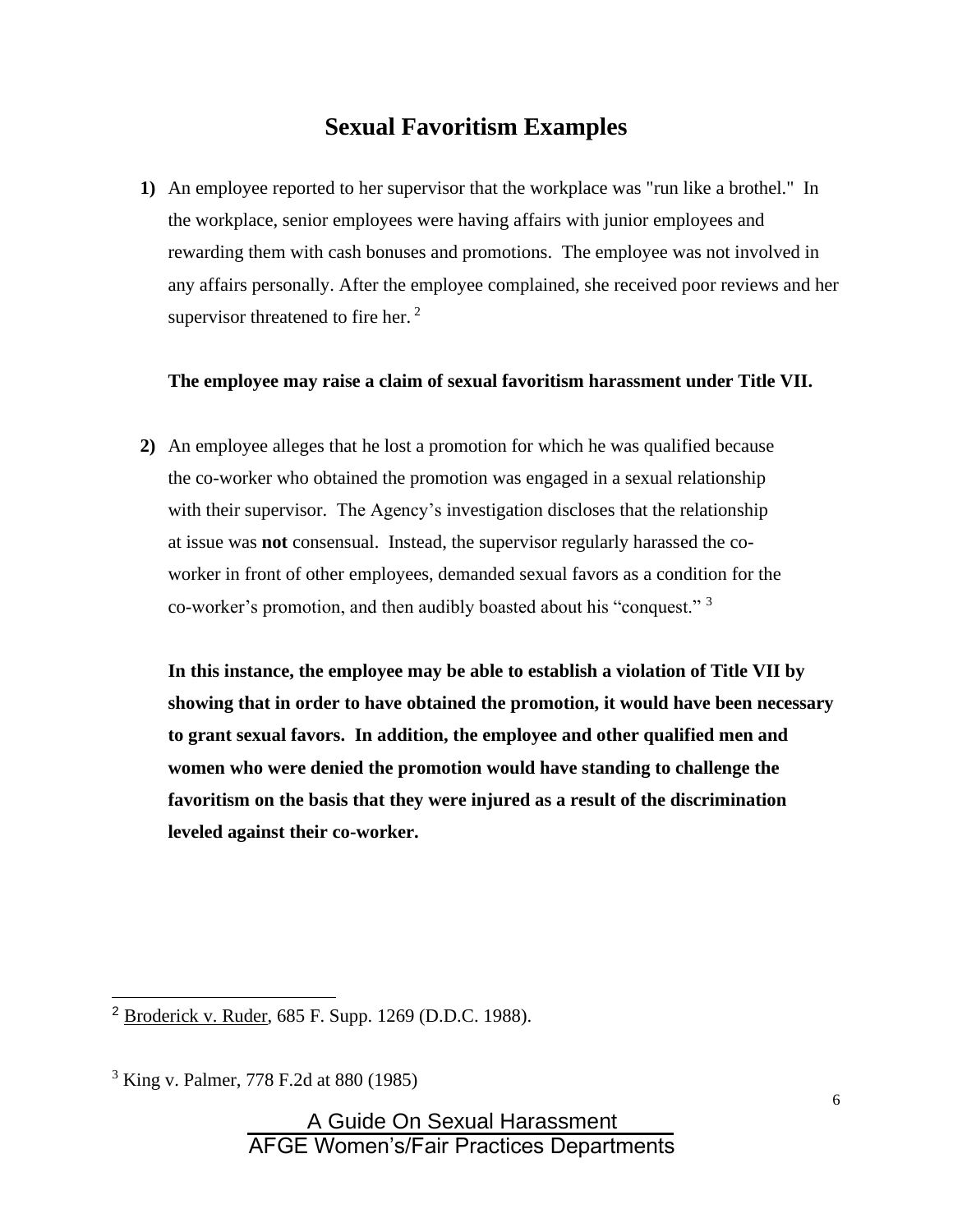# **What Can I Do If I Am Subjected To Sexual Harassment?**

# **A. Report the Harassment**

- You **MUST** tell a supervisor (it does not have to be a supervisor in your chain of command) if you are subjected to unwelcome conduct.
- You **SHOULD** document the notice of the unwelcome conduct. If the notice is in writing, keep a copy and if the notice is given in person, make sure that you have a witness. In your discussion or letter that you should (1) state the specific behavior that bothers you, (2) explain how it makes you feel, and (3) explain specifically what you would like to have happen next (e.g., "I would like for the telling of dirty jokes to stop," "I would like that pin-up calendar removed from the wall," "I would like for the harasser to stop hugging me").
- You **MUST** follow your agency's Sexual Harassment Policy. Every agency has a sexual harassment policy, however few employees know of or have been trained on the policy.
- You **MUST** report any additional harassment that occurs after you notify the Agency that you were sexually harassed. However, if the harassment does stop after you report it, you may not prevail in an EEO complaint.
- You **MUST** contact the EEO Office within 45 days of a discriminatory event.

**Practice Point:** Although the EEO Counselor is not there to represent you, the counselor may be able to help you to get the harasser to stop or to get management to do something about the harassment.

For more information on filing an EEO claim, see the Women's and Fair Practices Departments' manual, *Fighting Discrimination*.

> A Guide On Sexual Harassment AFGE Women's/Fair Practices Departments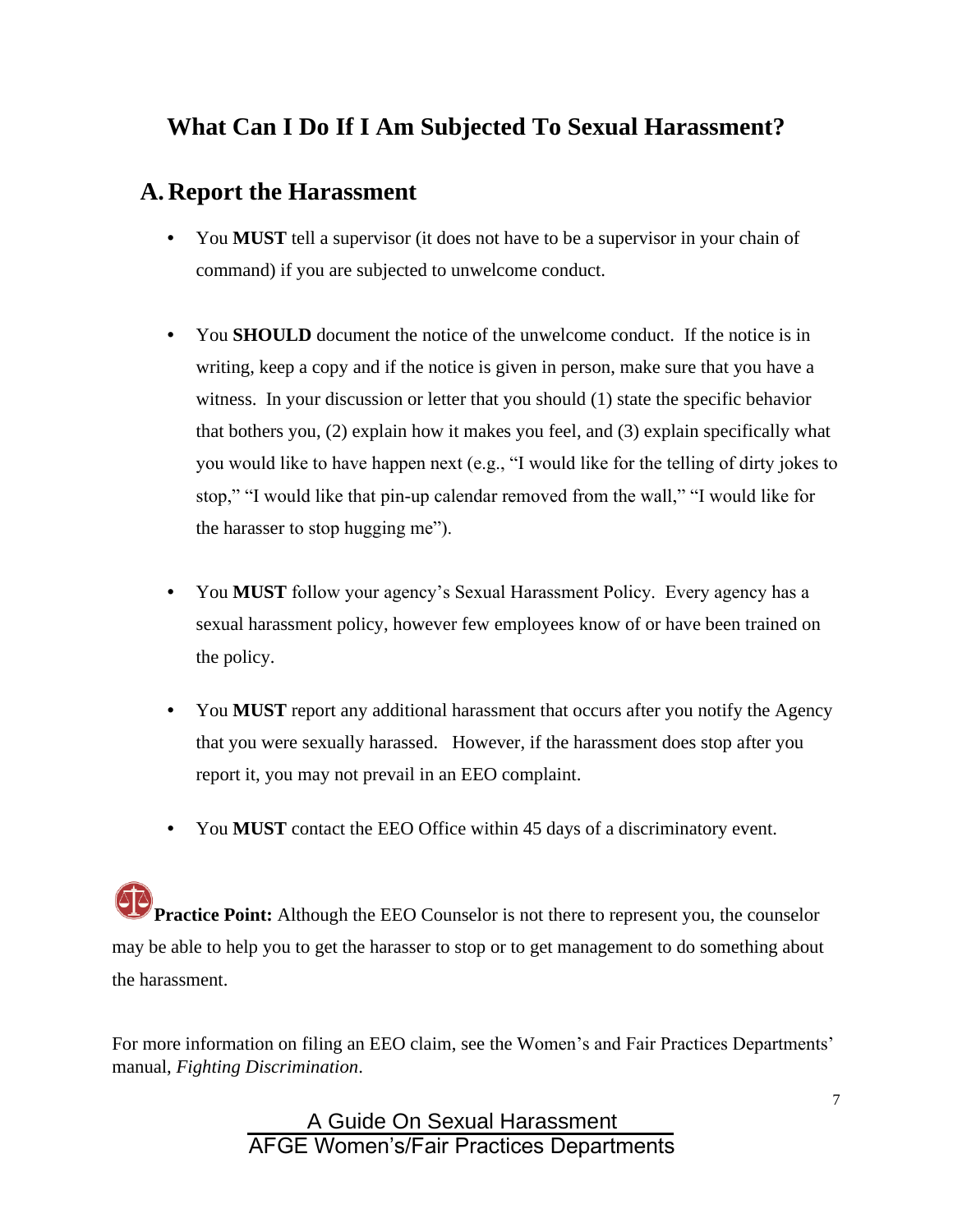### **B. Document the Harassment**

You should gather evidence of the harassment, even if you are unsure if you wish to file a claim:

- Keep a record of the incidents including the date, time, and names of everyone who may have overheard or witnessed the event. Write down, word for word, what was said by all involved. Detail any gestures or acts (if any) that the harasser made and your responses.
- Ask witnesses to write down exactly what they heard or observed soon after the incident. Ask them to be detailed and have them sign the statement.
- If you decide to tape record the harasser, remember to check to make sure it is legal to do so in your state without the harasser's knowledge.
- Look for other targets of the same harasser. Since harassers are frequently repeat offenders, ask others you can trust if they have experienced the same thing. You may find that people who have left former positions did so because of sexual harassment.

**Practice Point:** Gather evidence of your good job performance. Often, a harasser tries to attack the target's work performance in order to justify his or her behavior. Keep copies of your job evaluations and any other evidence regarding the quality of your work. This evidence may be pivotal if the Agency claims you are lying about the harassment in order to cover up your poor work performance.

**Practice Point:** In order for the Agency to be ultimately liable in situations of a hostile work environment, the Agency must KNOW about the harassment and fail to take immediate and effective action.

**Practice Point:** When an allegation of sexual harassment is made, the Agency should conduct an internal investigation pursuant to the Agency's Sexual Harassment Policy.

> A Guide On Sexual Harassment AFGE Women's/Fair Practices Departments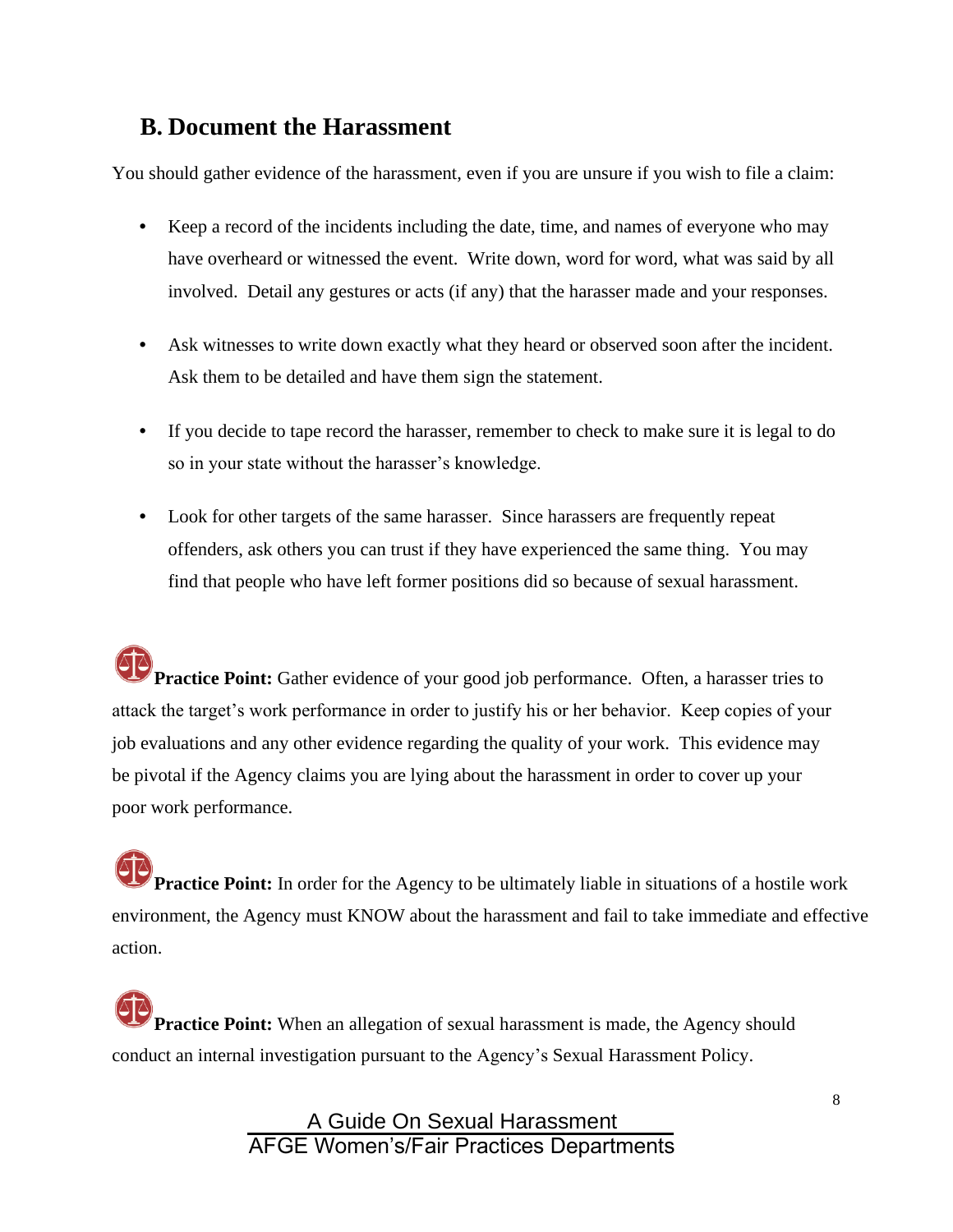# **How Can I Prove Sexual Harassment?**

In order to prevail in a claim of sexual harassment you must first show that:

- 1. Your membership in a protected class of sex/gender;
- 2. You were subjected to unwelcome (i.e., harassing) conduct;
- 3. The conduct that you complained of was based on your membership in the protected class of sex/gender;
- 4. The unwelcome conduct had the purpose or effect of unreasonably interfering with your work performance and/or creating an intimidating, hostile, or offensive work environment; and
- 5. There is a basis for "imputing" (attributing) liability to the Agency.<sup>4</sup>

In McCleod v. Social Security Administration, the Complainant filed a formal EEO complaint alleging that she was sexually harassed by her supervisor between October 1992 and March 1994. The Agency thereafter issued a final agency decision finding no discrimination. On appeal, the Commission concluded that the Complainant was subjected to sexual harassment when the supervisor continuously told her he wanted to have sex with her, that he wanted to do various sexual things to her and that he wanted to touch her body. Further, although the Complainant engaged in some conversations that involved sexual terms and off-color jokes, the Commission held that this did not excuse the supervisor's more extreme, abusive and persistent comments. The Commission found that the "steady stream of offensive, gender-oriented comments, notes and messages for well over a year," is clearly indicative of an abusive working environment.

For more information on sexual harassment claims, see the Women's and Fair Practices Departments' manual, *Fighting Discrimination* and booklet *How to Prove Discrimination*.

<sup>&</sup>lt;sup>4</sup> McCleod v. Social Security Administration, EEOC Appeal Number 01963810 (August 1999).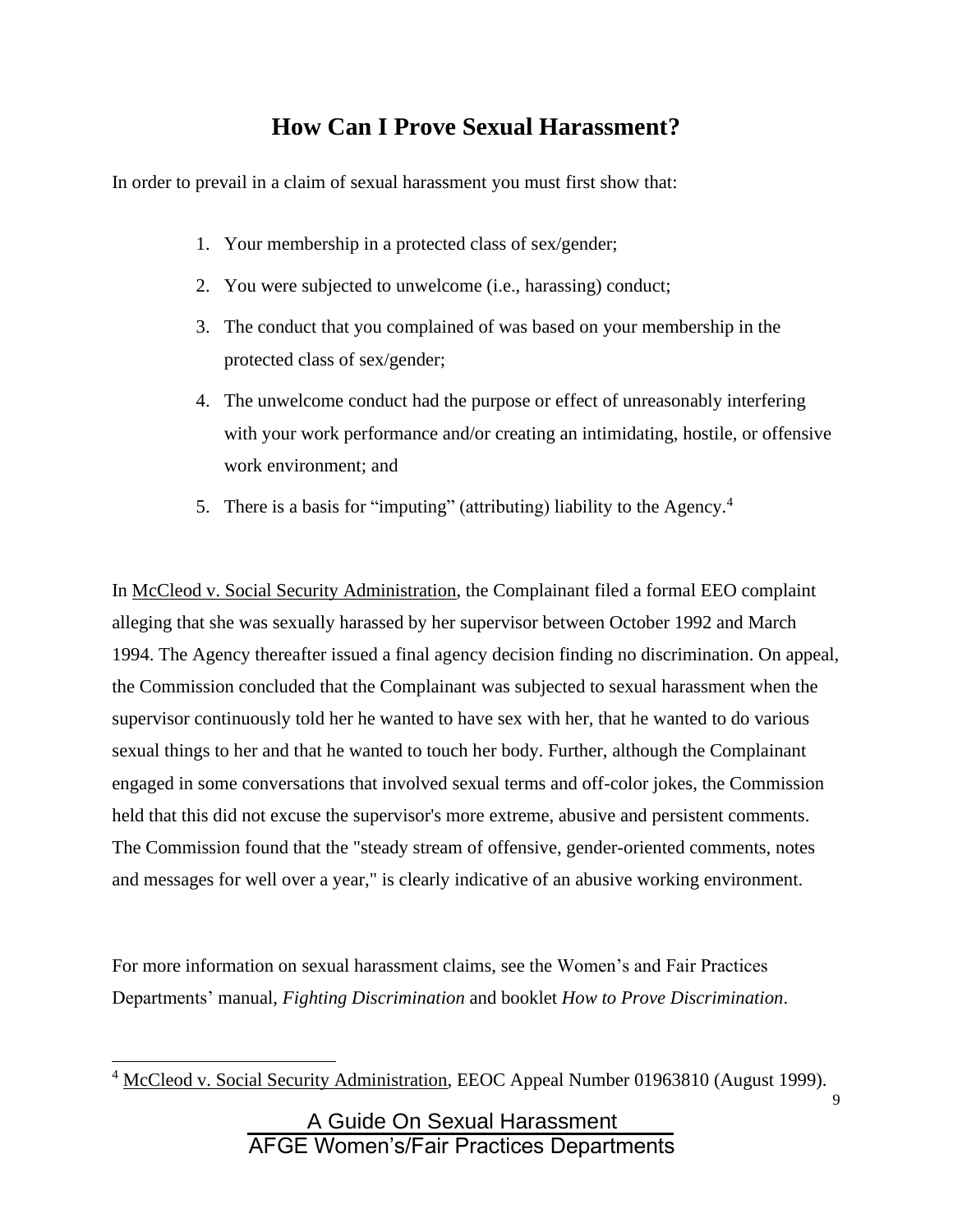# **What Are The Two Types of Sexual Harassment Claims?**

There are two types of sexual harassment claims:

- 1. Quid Pro Quo
- 2. Hostile Environment

### **A. Quid Pro Quo Sexual Harassment**<sup>5</sup>

"Quid Pro Quo" means something given in exchange for something else*.* Quid pro quo sexual harassment happens when a supervisor or someone with authority over an employee requests or implies an **unwelcome** sexual demand in exchange for a job benefit or in exchange for not firing or taking some other tangible employment action against the employee.

Quid pro quo sexual harassment can only be committed by a supervisor or somebody in the Agency with the power to give or withhold some job benefit from the harassed individual. The Complainant in a quid pro quo sexual harassment claim is the direct target of the harassment.

### **How do I know if it is a quid pro quo harassment claim?**

Factors you may consider include whether the actions were:

- Frequent
- Stated or implied
- Welcome
- Demanded in return for a sexual favor
- In exchange for a job benefit or in exchange for not taking a tangible employment action
- By a supervisor or person in authority

<sup>&</sup>lt;sup>5</sup> Burlington Industries, Inc. v. Ellerth,118 S. Ct. 2257 (1998); Faragher v. City of Boca Raton, 118 S. Ct. 2275 (1998).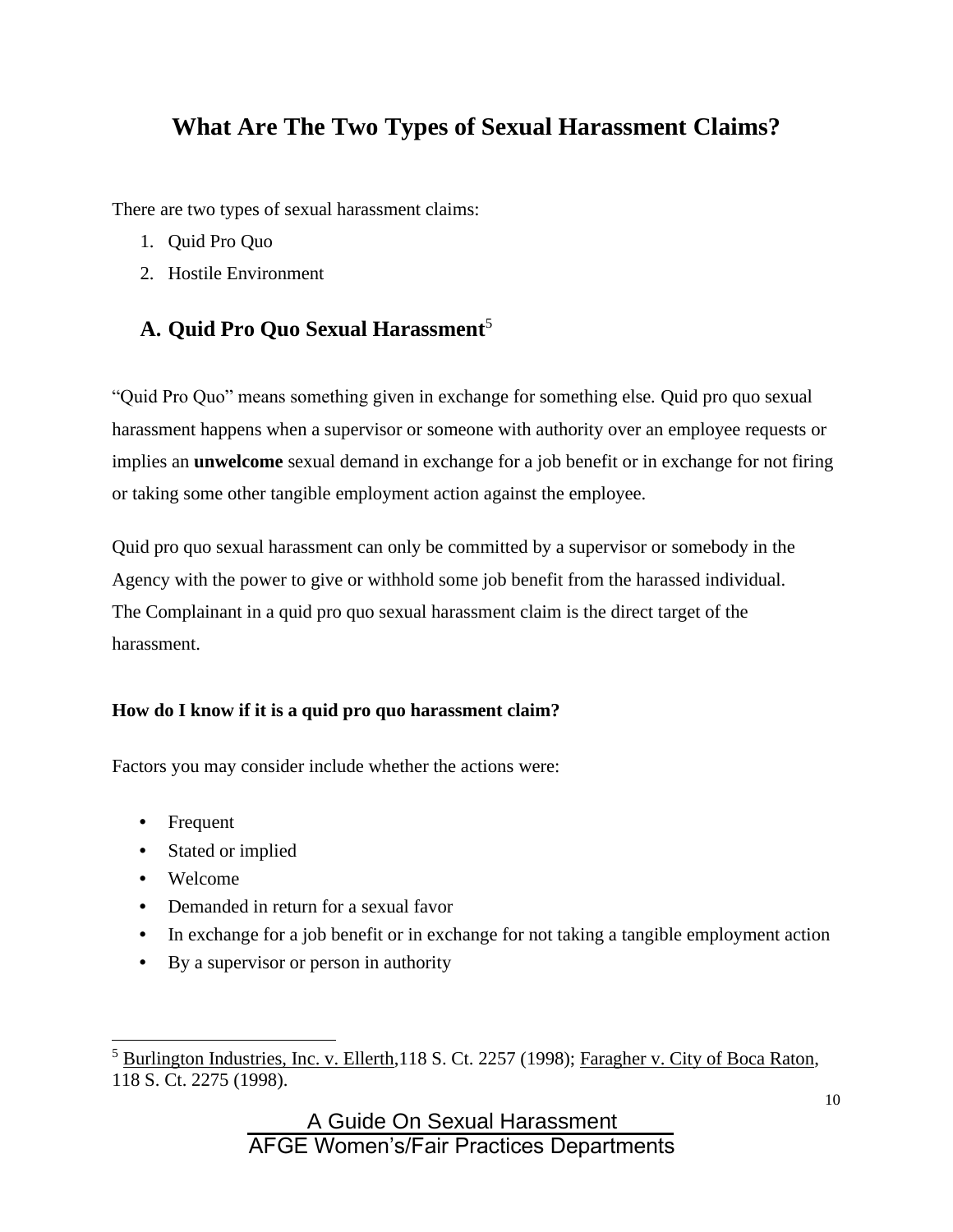**Practice Point:** It does not matter whether the agency knew or should have known of the harassment, or even if the employer forbids such conduct

**Practice Point:** Tangible employment action is defined as a significant change in employment status, "such as hiring, firing, failing to promote, reassignment with significantly different responsibilities, demotion, undesirable reassignment, compensation decisions or a decision causing a significant change in benefits."<sup>6</sup> If there is no tangible loss, there must be an analysis as to whether a hostile sexual harassment environment was created.

**Practice Point:** In a quid pro quo sexual harassment claim, one incident is enough. In a quid pro quo sexual harassment claim, the conduct must be considered unwelcome by the harassed individual. Whether the conduct was welcome is determined by the harassed individual's conduct and statements. However, submission to a sexual demand and/or silence is not a sign that the conduct was welcome. If a harassed individual participates in the sexual act(s) because the harassed individual was concerned for his or her job, that participation does not prove that the harassment was welcome.

**Practice Point:** If the Complainant proves quid pro quo sexual harassment, the Agency may automatically be held liable if there was a tangible employment action against the harassed individual. This is true even if the Agency did not have an opportunity to correct the supervisor's behavior.

<sup>6</sup> Burlington Industries Inc. v. Ellerth, 118 S.Ct. 2257 (1998).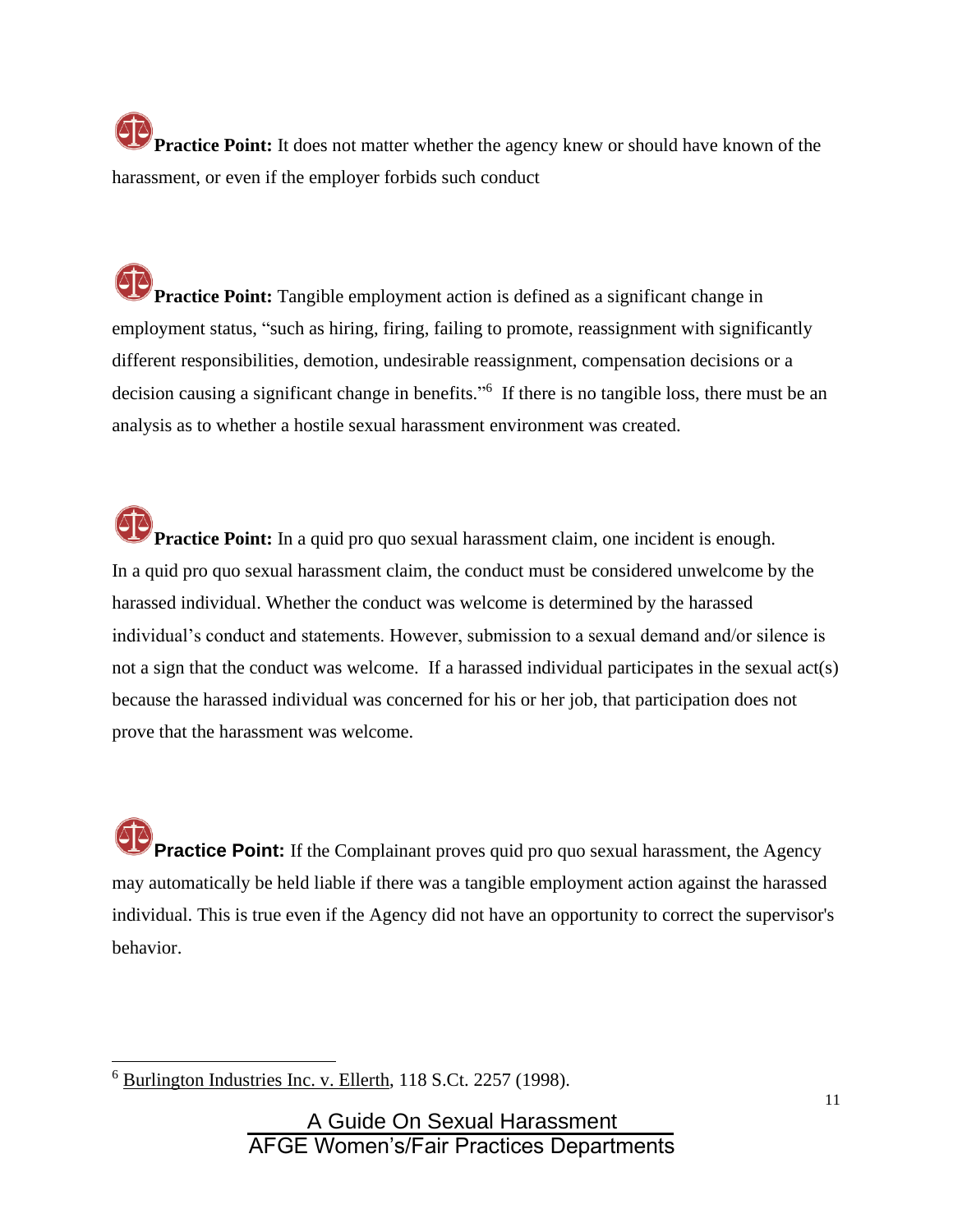### **B. Hostile Environment Sexual Harassment**

Hostile environment sexual harassment is unwelcome sexual conduct based on the target's gender that "unreasonably interferes with work performance" or creates an "intimidating, hostile, or offensive work environment".

In a hostile environment sexual harassment matter, the harasser can be a supervisor, co-worker or even a non-employee such as a vendor, consultant or customer. Anyone who is effected by the harassment can file a hostile environment sexual harassment claim.

Unlike a quid pro quo sexual harassment claim, a tangible loss/adverse action is not required in a hostile environment sexual harassment claim. Examples of incidents that could be considered part of a hostile environment sexual harassment claim include demeaning or sexual pictures, sexual jokes, and lewd sexual comments and gestures. Claims of a few isolated incidents of harassment are usually not sufficient enough to state a claim of hostile environment sexual harassment.<sup>8</sup>

**Practice Point:** The standard for proving the conduct was unwelcome differs between hostile environment sexual harassment and quid quo pro sexual harassment. In quid pro quo claims, an employee may be able to prove that the conduct was unwelcome - even if he or she participated in the sexual conduct with the harasser. By contrast, consensual dating, mutual joking, and consensual touching do not generally amount to unwelcome conduct in a hostile environment sexual harassment.

### **Hostile Environment Sexual Harassment Example**

Male coworker made several offensive comments to female employee about her sexual orientation, including "you need a man in your life" and "I do not think same sex couples should be allowed to get married." Female employee asserted that the comments occurred on a weekly

<sup>8</sup> Munchbach v. United States Postal Service, EEOC Appeal Number 01A11681 (June 2002).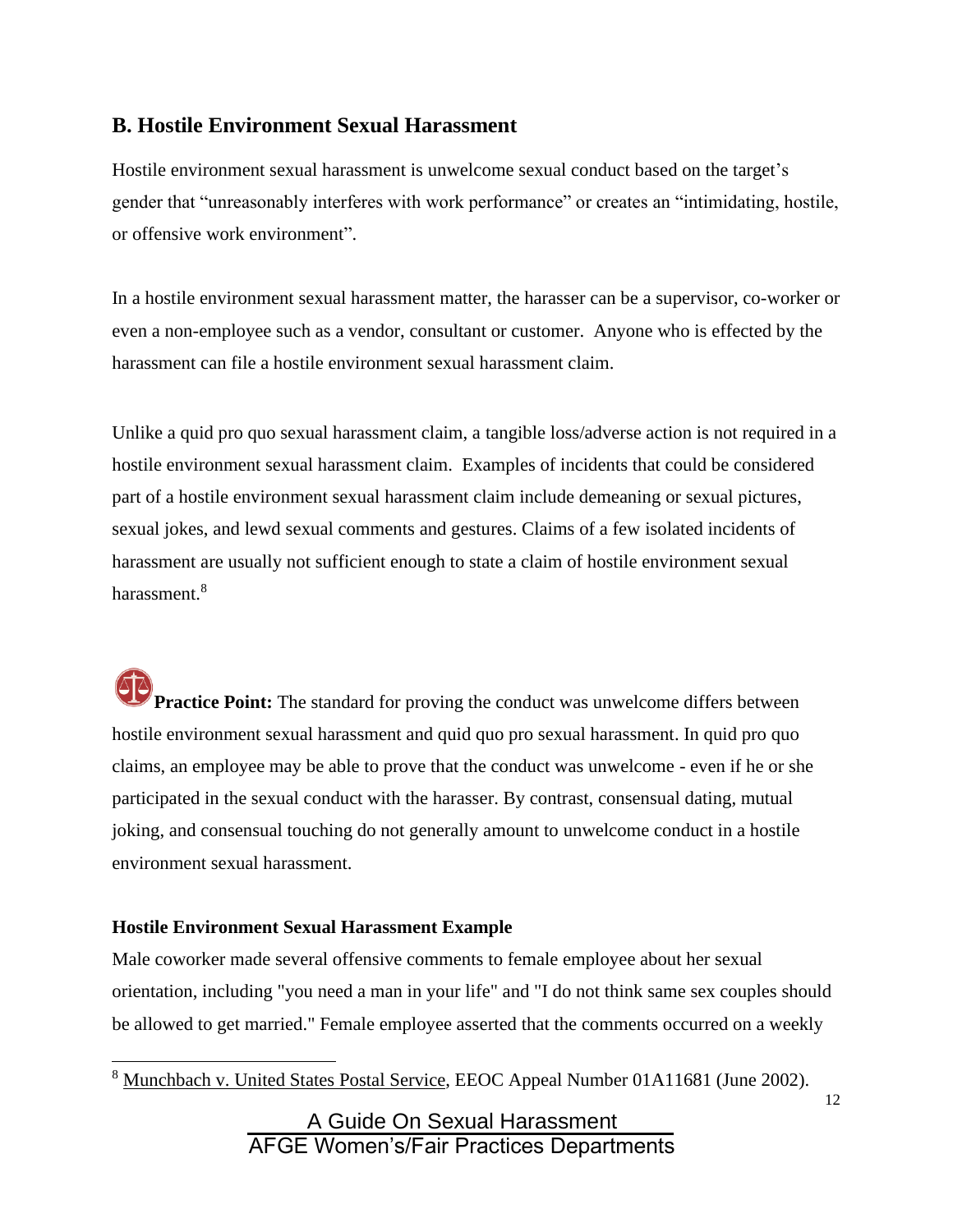basis, and other coworkers corroborated that the comments occurred. Female employee was able to establish that she was subjected to a hostile work environment because of her sex.<sup>9</sup>

<sup>9</sup> Phyllis F. v. Dep't of Homeland Security, EEOC Appeal No. 0120150799 (Feb. 16, 2021)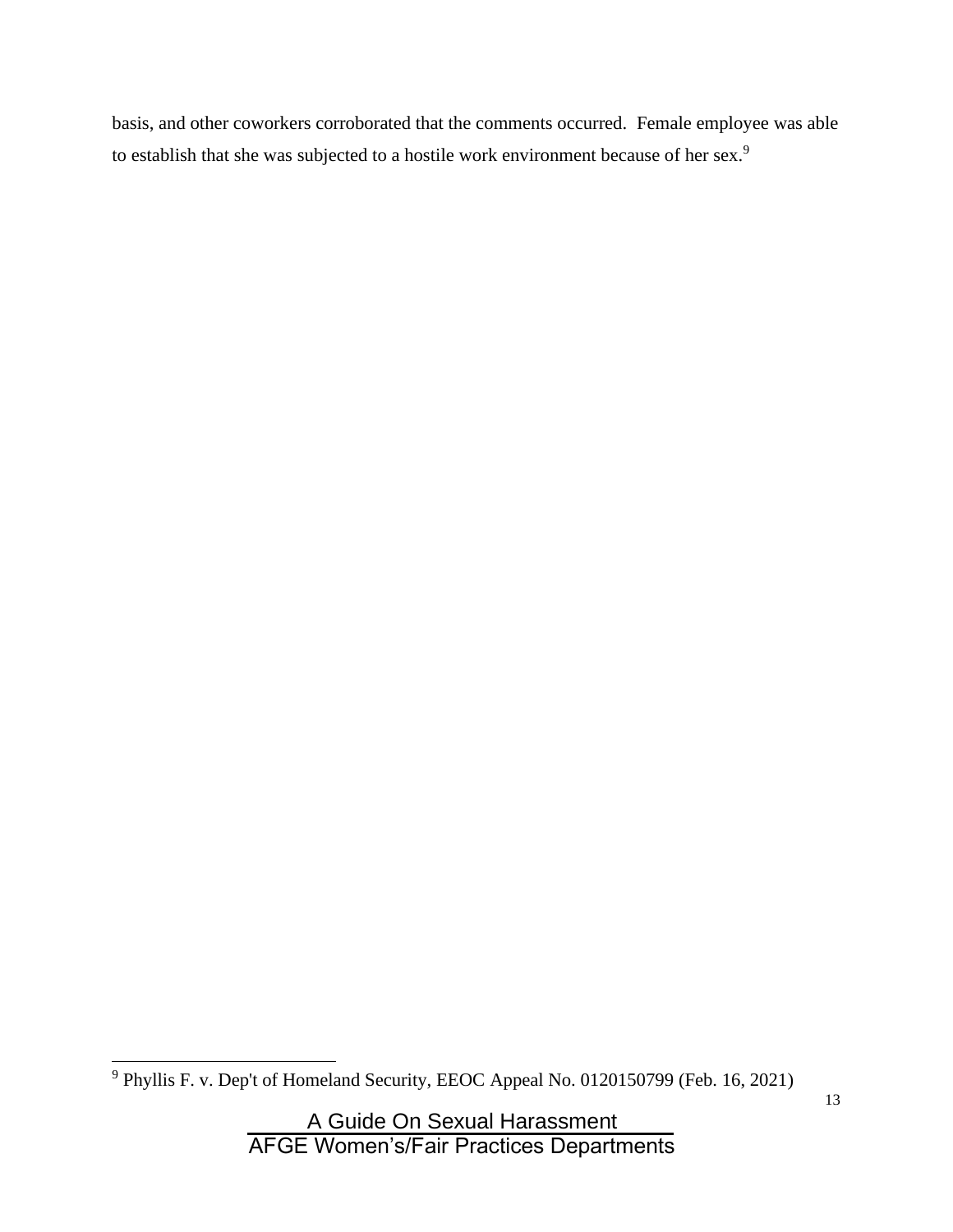## **Is This A Hostile Environment Sexual Harassment Claim?**

Not all offensive sex-based behavior amounts to hostile environment sexual harassment. Instead, the law requires that the unwelcome sex-based behavior be **severe and/or pervasive.**

One way to establish that the unwelcomed behavior was severe and/or pervasive is to show that your work environment is hostile, intimidating or abusive. You should evaluate:

- 1. Whether the conduct was in question was verbal or physical, or both;
- 2. Whether the conduct was repeated, and if so, how frequently
- 3. Whether the conduct was hostile or obviously offensive;
- 4. Whether the harasser was a supervisor or a co-worker;
- 5. Whether more than one person joins in the harassment; and/or
- 6. Whether the harassment was directed at more than one individual.<sup>10</sup>

**Practice Point:** To be actionable, the unwelcome conduct must be "severe and/or pervasive enough to create an objectively hostile work environment – an environment that a reasonable person would find hostile or abusive."<sup>11</sup>

**Practice Point:** There is a difference between filing an EEO complaint and complaining through the Agency's internal anti-harassment program. The EEO process is designed to make individuals whole as a result of discrimination that has already occurred and can result in damage awards and equitable relief paid by the Agency. The purpose of the Agency's internal antiharassment process is to inform the Agency of instances of harassment and give the Agency an opportunity to take immediate and appropriate corrective action, including conducting an internal investigation and the use of disciplinary actions, to eliminate harassing conduct regardless of whether an EEO complaint is filed.

<sup>&</sup>lt;sup>10</sup> Crane v. Postmaster General, EEOC Appeal Number 01924585 (April 1993).

<sup>&</sup>lt;sup>11</sup> Harris v. Forklift Systems, Inc., 510 U.S. 17 (1993).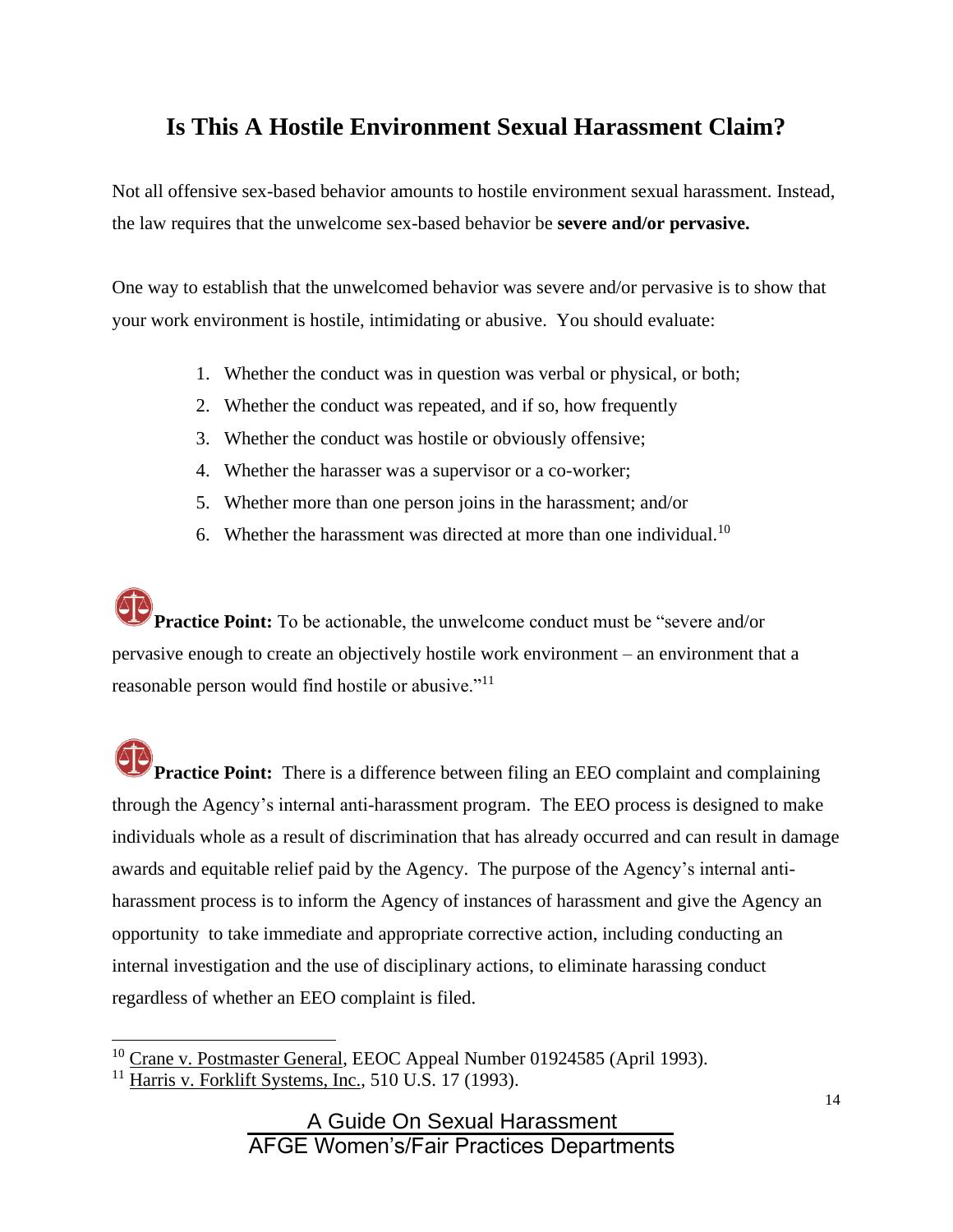### **Severe And/Or Pervasive, What Do You Think?**

1) A supervisor subjected his employee to undue attention, did not remove graffiti that implied she was having an affair with him, did not squelch rampant rumors that she was having an affair with him, and limited her assignments. See Mangano v. Reno, Attorney General, 99 FEOR 3183 (EEOC 1999).

### **Severe and Pervasive.**

2) A male co-worker pulled open the blouse of a female co-worker and exposed her breasts. Later that day, he tried to lure her into his office. This was the only act of a sexual nature that he committed toward her - in other words, it was an isolated incident. After investigation, the male co-worker was suspended for three days without pay. See Jackson v. Washington Hilton Hotel (DC 1997).

#### **Not severe and pervasive.**

3) Over the course of three years on business trips, a supervisor gave hotel clerks the impression that he was sharing a room with his female employee, took her to dine at Hooters, and insisted that she work in his hotel room despite her protests. The supervisor also made sexually explicit comments on and off throughout the three years. See Penry v. Federal Home Loan Bank of Topeka (10th Cir. 1998).

### **Not severe and pervasive.**

4) A female co-worker was often subjected to the use or display of fake penises constructed from rubber sealant by multiple co-workers, co-workers touching her breasts, verbal abuse, and offensive literature. One or more of these behaviors occurred on a weekly basis over the course of 20 years. See Wilson v. Chrysler Corp. (7th Cir. 1999). **Severe and pervasive.**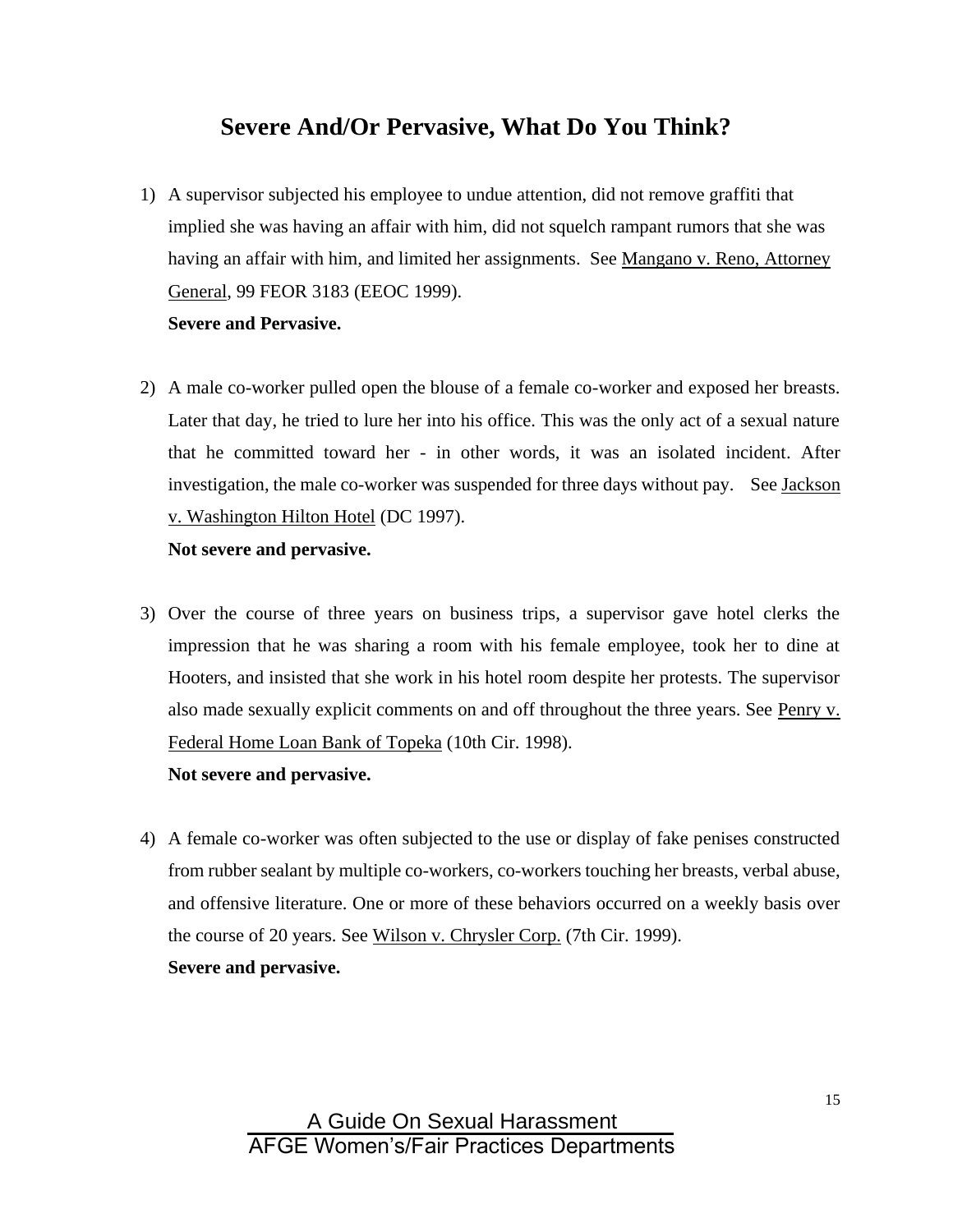- 5) A supervisor questioned an employee's personal life, placed his hands on her and called her "baby," brushed up against her backside, stated, "You are the prettiest thing I've ever seen," and watched or followed the employee on the work room floor every night. See Stovall v. Potter, Postmaster General, Appeal No. 01A51531 (EEOC 2005) **Not severe and pervasive.**
- 6) A male supervisor told a female employee sexually-themed stories on a daily basis, ignoring her when she asked him to stop, and made sexual comments about her appearance. See Bruno v. Monroe County, 383 Fed.App. 845 (11th Cir. 2012). **Severe and pervasive**.
- 7) A male employee did not conform to sex- or gender-based stereotypes of men. His coworkers and managers were aware he is gay and subjected him to harassment including unwanted physical touching of the crotch and buttocks, mocking behaviors (making kissing sounds, wolf whistles, winks) and comments, and slurs such as "faggot," "fag," "pussy," and "sissy." EEOC v. Scottsdale Wine Café, (D. Ariz., No. 2:17-cv-00182, filed Jan. 20, 2017, resolved March 21, 2018)

#### **Severe and pervasive.**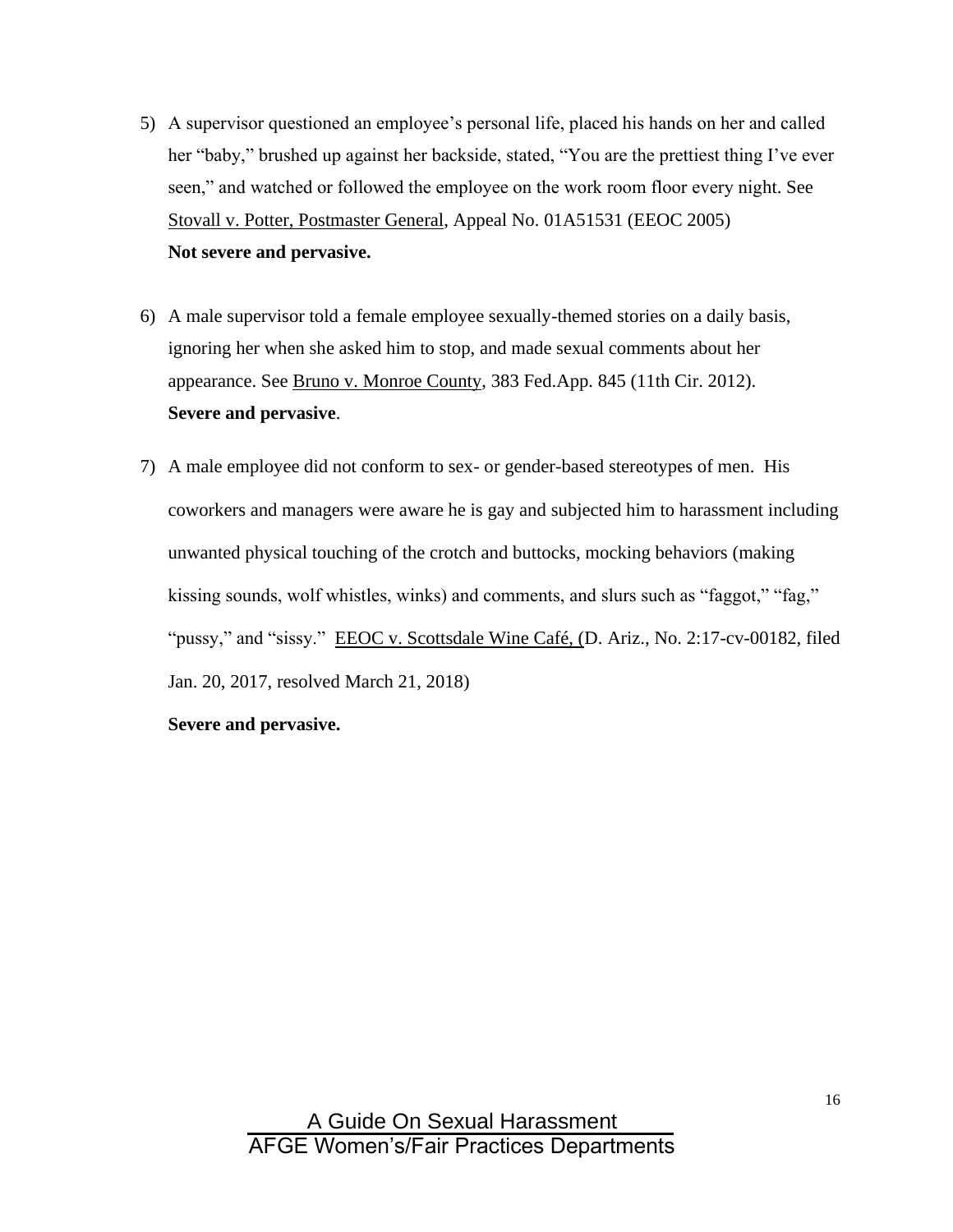# **Agency Liability**

Agency liability in a sexual harassment claim varies based on whether the harassment is quid pro quo harassment or hostile environment sexual harassment and whether or not the harasser was a supervisor.<sup>12</sup>

### **A. Harassment by a supervisor:**

- When the harassment is by a **SUPERVISOR**, in a **QUID PRO QUO** sexual harassment claim, the Agency is automatically (vicariously) liable unless it can show that there was no tangible employment action.
- When the harassment is by a **SUPERVISOR**, in a **HOSTILE ENVIRONMENT** sexual harassment claim, the Agency is held liable unless it can show:
	- 1. The Agency exercised reasonable care to prevent and promptly correct the behavior; **and**
	- 2. The employee unreasonably failed to take advantage of any preventative or corrective opportunities offered by the employer.

### **Harassment by a non-supervisor:**

- When the harassment is by a **CO-WORKER**, in a **HOSTILE WORK ENVIRONMENT** sexual harassment claim, the Agency is held liable unless it can show:
	- 1. The Agency did not know of the harassment; **and**
	- 2. The Agency failed to take immediate and appropriate corrective action.

<sup>&</sup>lt;sup>12</sup> Burlington Industries, Inc. v. Ellerth, 118 S.Ct. 2257 (1998), and Faragher v. City of Boca Raton, 118 S. Ct. 2275 (1998)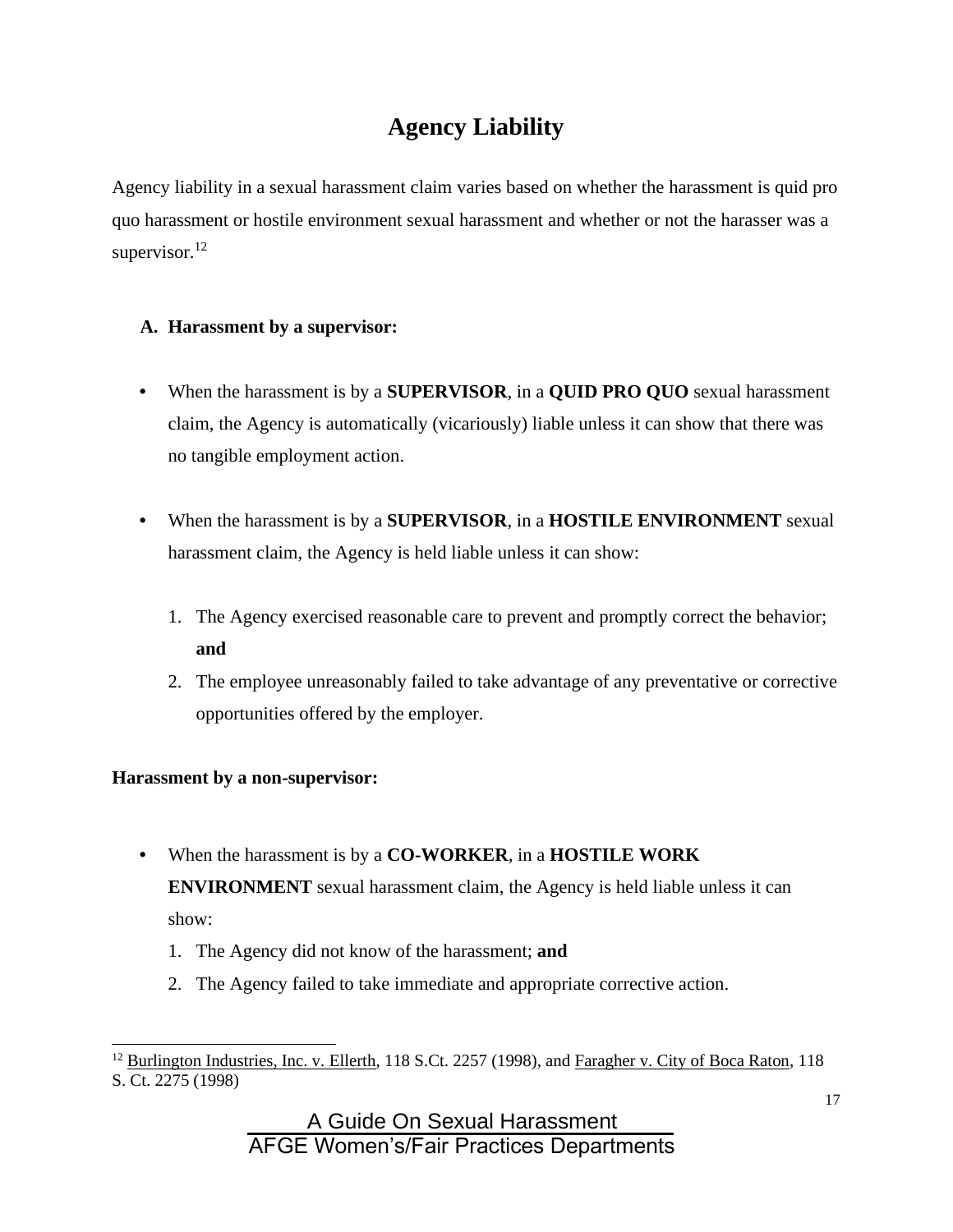- When the harassment is by a **NON-EMPLOYEE**, in a **HOSTILE WORK ENVIRONMENT** sexual harassment claim, the Agency is held liable unless it can show:
	- 1. The Agency did not know of the harassment; **and**
	- 2. The Agency failed to take immediate and appropriate corrective action.

**Practice Point:** There are three common situations in which a court will determine that the Agency knew or should have known about the sexual harassment:

- 1. When the harasser is the supervisor or a management level employee;
- 2. When someone tells a supervisory employee, management or the EEO counselor; and
- 3. When it is such common knowledge that practically everyone knows. Once the agency is aware of the harassment, it must take action necessary to correct the problem. At minimum, if the investigation reveals that harassment has taken place, the agency needs to investigate the situation and discipline the harasser.

**Practice Point:** An employer has a duty to promptly and effectively investigate any complaints of alleged harassment of which it becomes aware, which includes taking necessary action to end the harassment and prevent further misconduct, pursuant to the Agency's internal Anti-Harassment Policy.<sup>13</sup>

<sup>&</sup>lt;sup>13</sup> Thompson v. United States Postal Service, EEOC Appeal Number 0120060791 (Jan. 2008)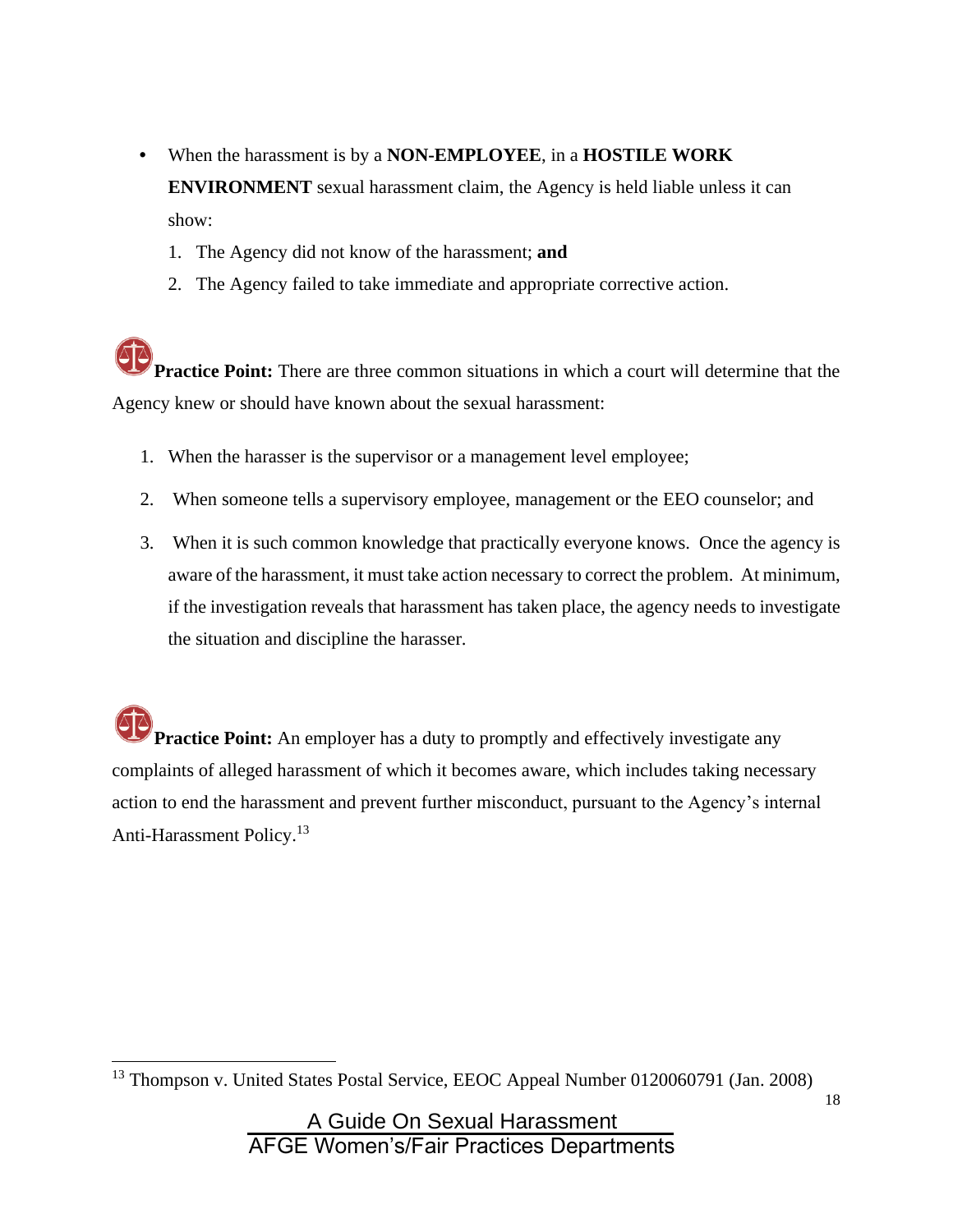### **What Type Of Damages Can I Receive?**

Compensatory damages are awards of money for actual losses suffered for intentional discrimination. Compensatory damages include lost employment benefits, medical costs, "out of pocket" expenses, pain and suffering, and emotional distress that resulted from the discrimination. Compensatory damages are capped at \$300,000 for federal EEO cases.

### **What are some examples of pain and suffering that may be claimed in a sexual harassment case?**

#### • **Psychological Effects on the Complainant**

Targets of sexual harassment may suffer a wide range of emotional reactions. While some complainants may suffer severe depression, many suffer from self-blame, self-doubt, humiliation, loss of interest in work, frustration and powerlessness, anger and loss of trust.

#### • **Physical Effects on the Complainant**

Complainants may from a variety of physical ailments as a result of their harassment. Examples of physical ailments include: headaches; backaches; nausea; throwing up or other stomach ailments; fatigue or sleeping disorders; eating disorders; hair falling out in clumps; weight gain or weight loss; and a lowered immune system due to stress attacks.

#### • **Economic Effects on the Complainant**

In addition to the psychological and physical effects, targets of sexual harassment also may suffer negative economic effects. The negative economic effects can come about for several reasons. The complainant may lose his or her job for refusing to submit to sexual advances, and have to settle for a lower paying position. The complainant may quit the job in order to end the harassment, causing job interruption and possibly the need to accept a lower paying position. Job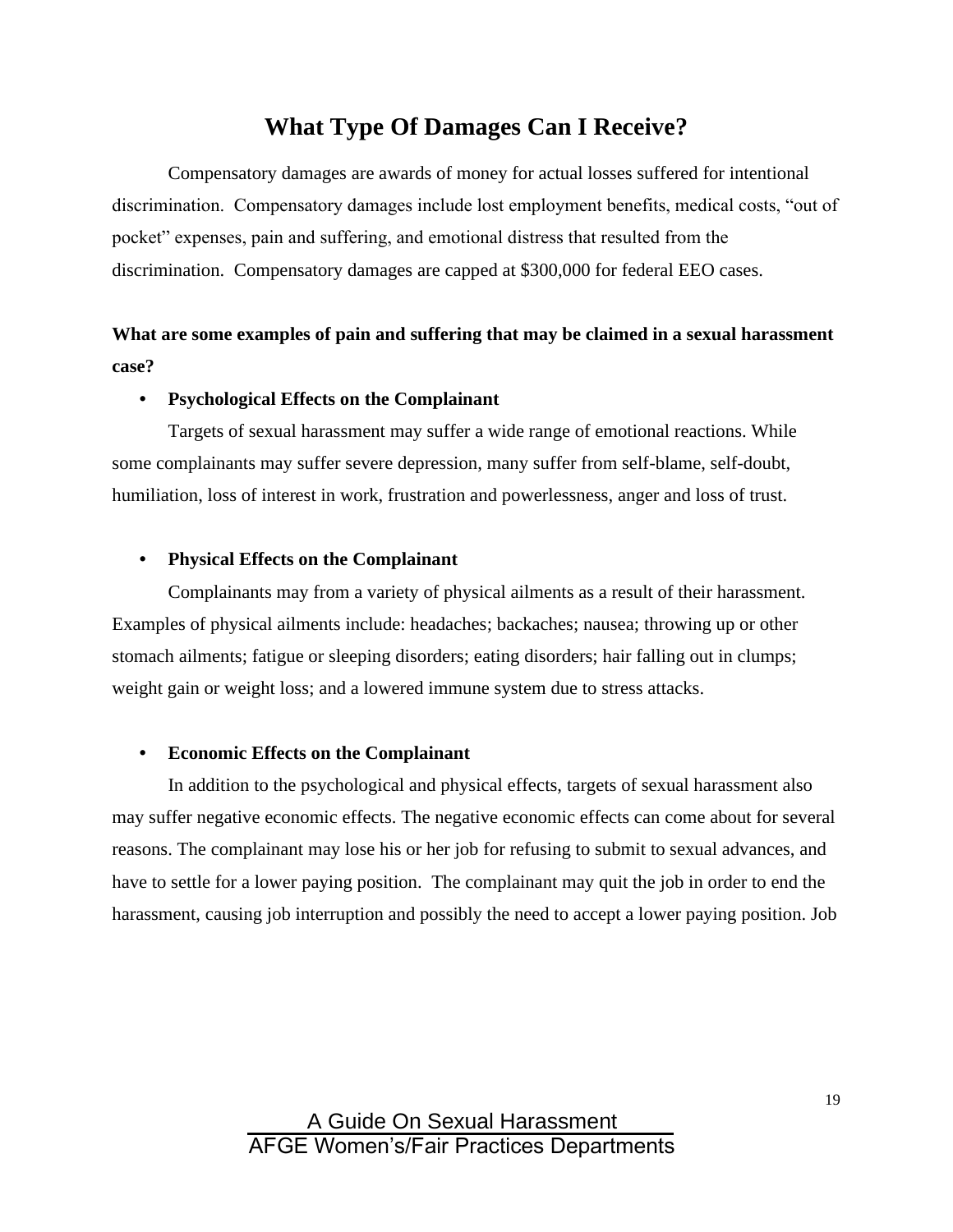interruptions like these can result in long-term effects: forfeiting time accrued toward a pension or seniority, loss of health benefits, and concern by employers that the individual is not reliable. In order to avoid the harassment, one may avoid job duties or opportunities they would otherwise accept - this may have a negative effect on one's career advancement. Finally, the target of harassment may wind up with high medical, counseling, or attorney bills because of the harassment.

**Practice Point:** The cap on compensatory damages is a ceiling: an employee is not automatically entitled to \$300,000.

**Practice Point:** Backpay is not included in \$300,000 compensatory damages cap.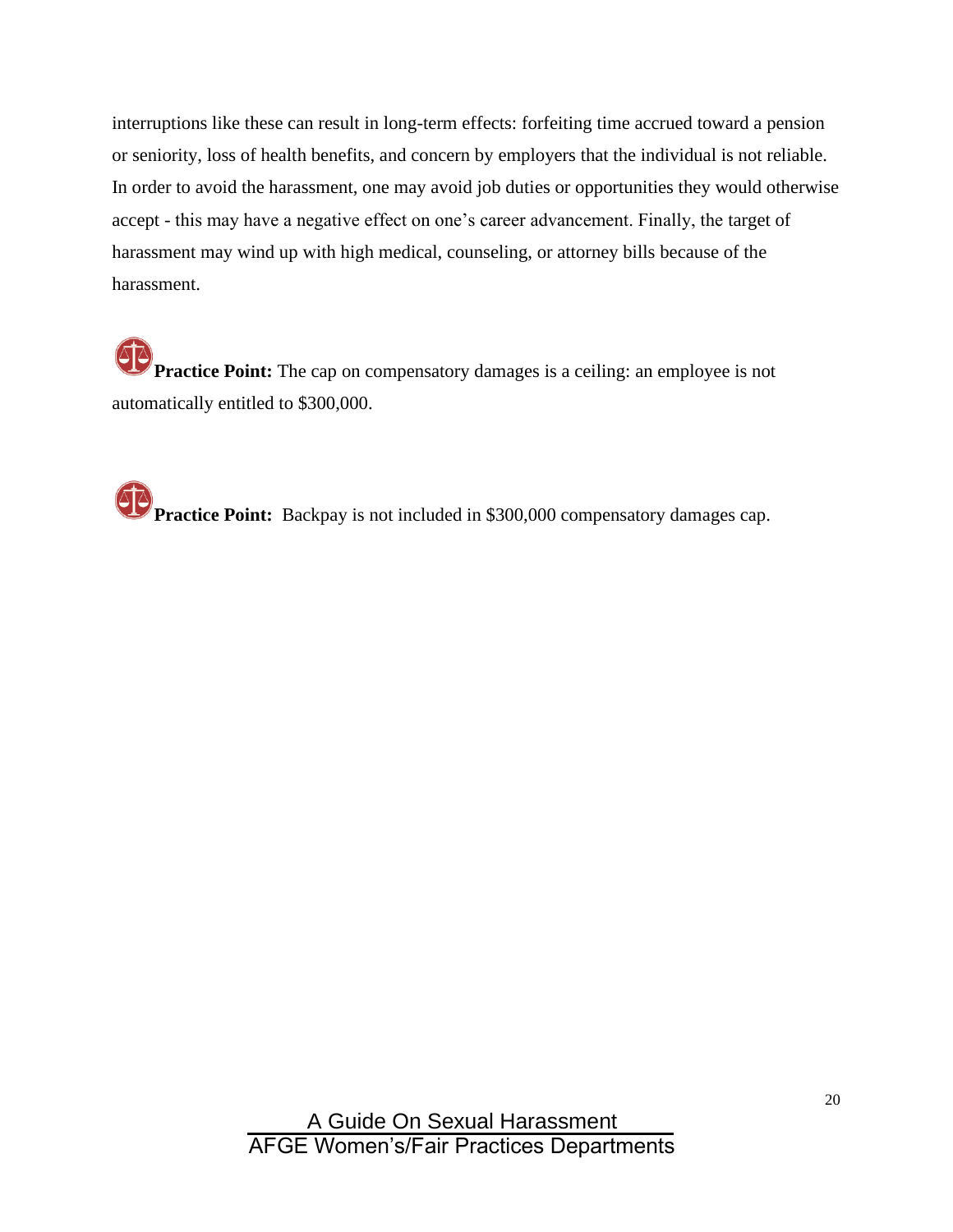### **What Is The Role Of The Representative?**

In an EEO matter the Complainant designates the individual who will be the Complainant's representative. While a Union steward is often the Complainant's representative, any other Union officer, Union member, agency employee or any other individual may represent the Complainant.

When a member seeks assistance the representative should listen and be understanding and responsive. The representative should try to get as many details as possible however, it may be very difficult for the member of harassment to talk in detail about the events. Additionally, unless the member gives express permission to the representative, the representative should keep the member's identity confidential. Once the member has given an account of the events, the representative should go through the events again and ask questions.

**Practice Point:** If after discussing the harassment with the member, the member chooses to pursue the matter, inform the member of the various choices and take the necessary steps to file a grievance or EEO complaint.

**Practice Point:** The local Union may consider designating two members (one male and one female because a target of sexual harassment may only feel comfortable discussing the harassment with a representative of the same gender) as the Union contacts for sexual harassment complaints. The Union should ensure that the Union contacts get additional training on addressing sexual harassment matters.

For more information see the Women's and Fair Practices Departments' manual, *Fighting Discrimination*.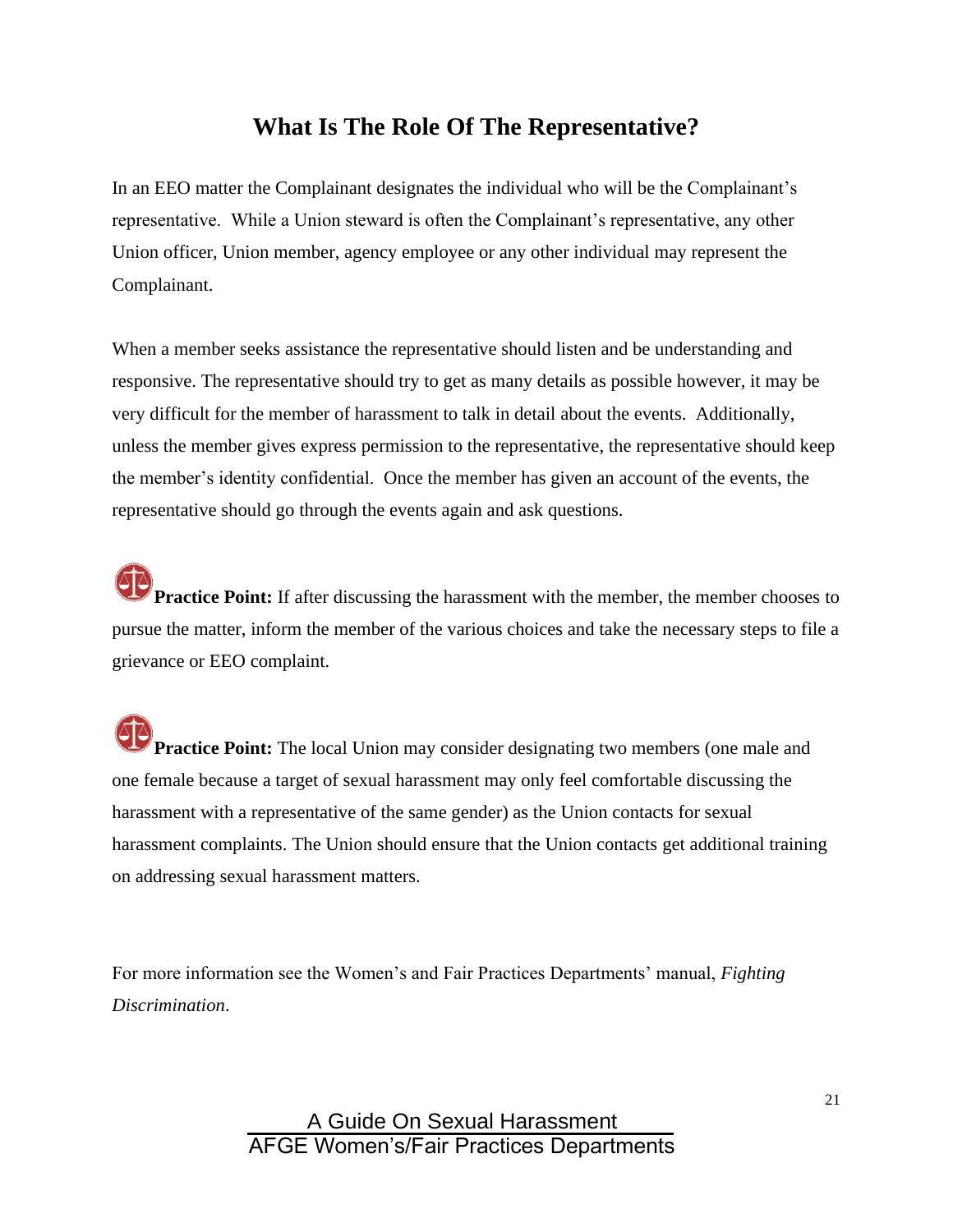# **How Can the Union Address Sexual Harassment?**

The Union can take steps to address sexual harassment by:

- Negotiating collective bargaining agreement provisions that address sexual harassment. Some important protections the union should seek to include are:
	- Requiring that arbitrators in sexual harassment cases have prior experience or training in the area; and
	- Making sexual harassment grievances among those eligible for an "expedited procedure," allowing the grievance to skip the initial steps of the grievance process.
- Ensuring that the Agency's policy on Sexual Harassment is placed in a prominent area and that each employee has a copy of the policy.
- Distributing education material to inform members about sexual harassment, including this booklet and other materials.
- Sponsoring trainings and seminars for stewards and members on sexual harassment and attending any training offered or conducted by AFGE and the Agency.
- Including articles on sexual harassment in a local's or council's newsletter.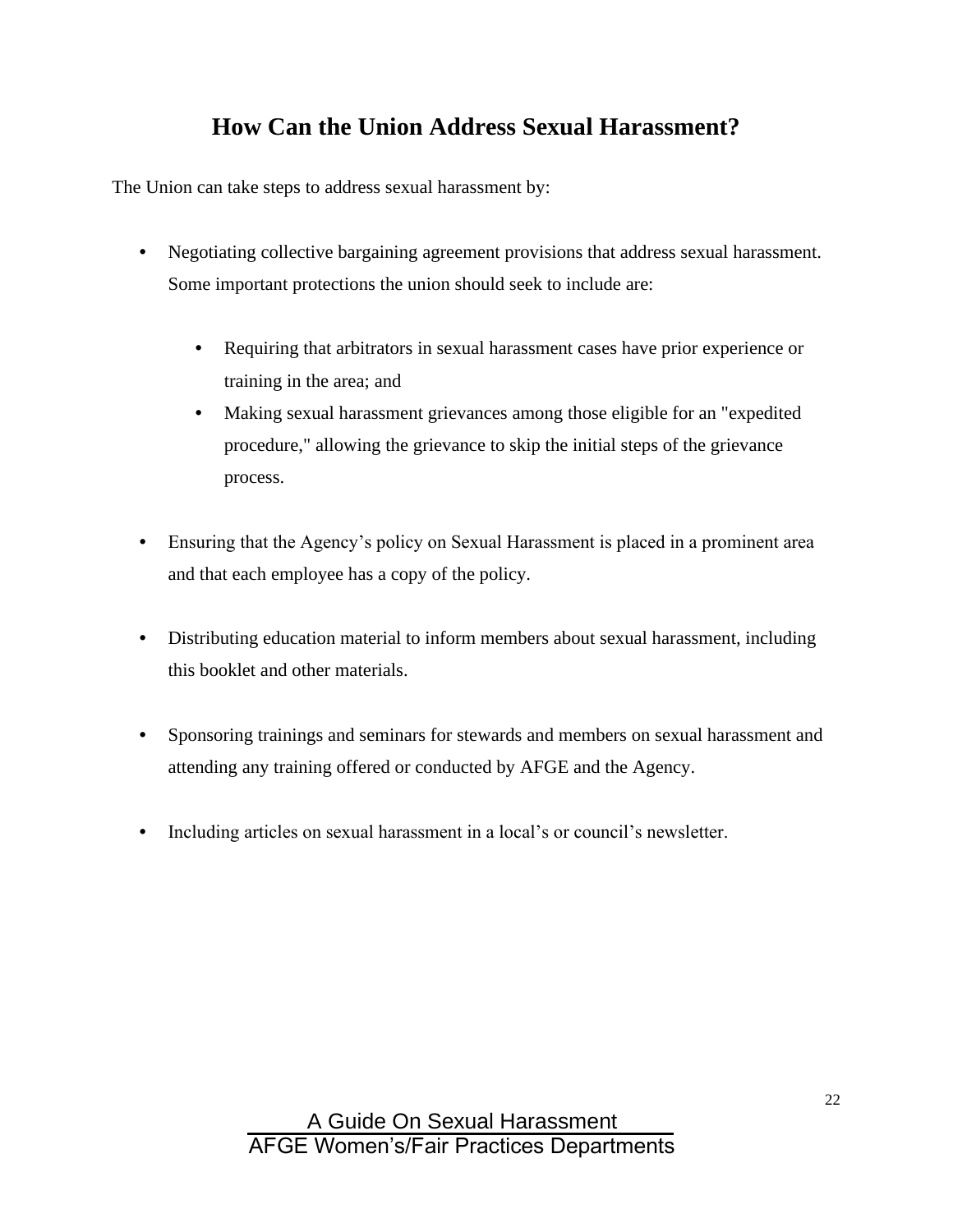# **Questions And Answers**

After reading this booklet, you should have a good understanding of sexual harassment and how to combat it. You may still have some questions, however. Below are some of the most common questions. If you need more specific information, contact your elected District Women's Coordinator; District Fair Practice or the AFGE Women's/Fair Practices Department.

### **Q: Can my supervisor be held legally liable for harassment, or is it just the agency?**

A: Federal employees can only sue the head of the agency for most forms of sexual harassment. Federal anti-discrimination laws only apply to "employers," which is limited to the agency itself, meaning a complaint about a hostile work environment or quid pro quo sexual harassment must be against the agency. However, if a supervisor's behavior is extreme, such as sexual assault, he or she may be liable under a civil claim (for example, assault or emotional distress) or a criminal claim (for example, assault or lewd conduct).

#### **Q: Is sexual harassment of men, either by a woman or a man, illegal?**

A: Yes. Sexual harassment is illegal regardless of the sex of the harasser or the victim. Unwelcome sexual conduct against workers of either sex may be the basis for a case of illegal sexual harassment.

#### **Q: When my supervisor persistently yells swear words at me that are not sexually oriented, is he guilty of sexual harassment because he is a man and I am a woman?**

A: A supervisor yelling at employees in a nonsexual way is not sexual harassment simply because the supervisor is a man and one of the employees is a woman. If however, the supervisor persistently uses sexually abusive language or persistently yells at an employee because of the employee's sex, he is likely sexually harassing that employee. If your supervisor is yelling at you, but it is not sexual harassment, you likely still have rights you can pursue. Your union contract may mandate that supervisors treat employees with fairness and respect, or has other similar language. If it does, you can pursue your rights under the contract.

#### **Q: Can my employer be held responsible for harassment by people outside the government - such as customers, contractors, or vendors?**

A: Possibly. Your employer has the obligation to provide a workplace free from unlawful sexual harassment. This may be more difficult when the harasser is a not another employee, but the employer must try to eliminate the behavior in any event.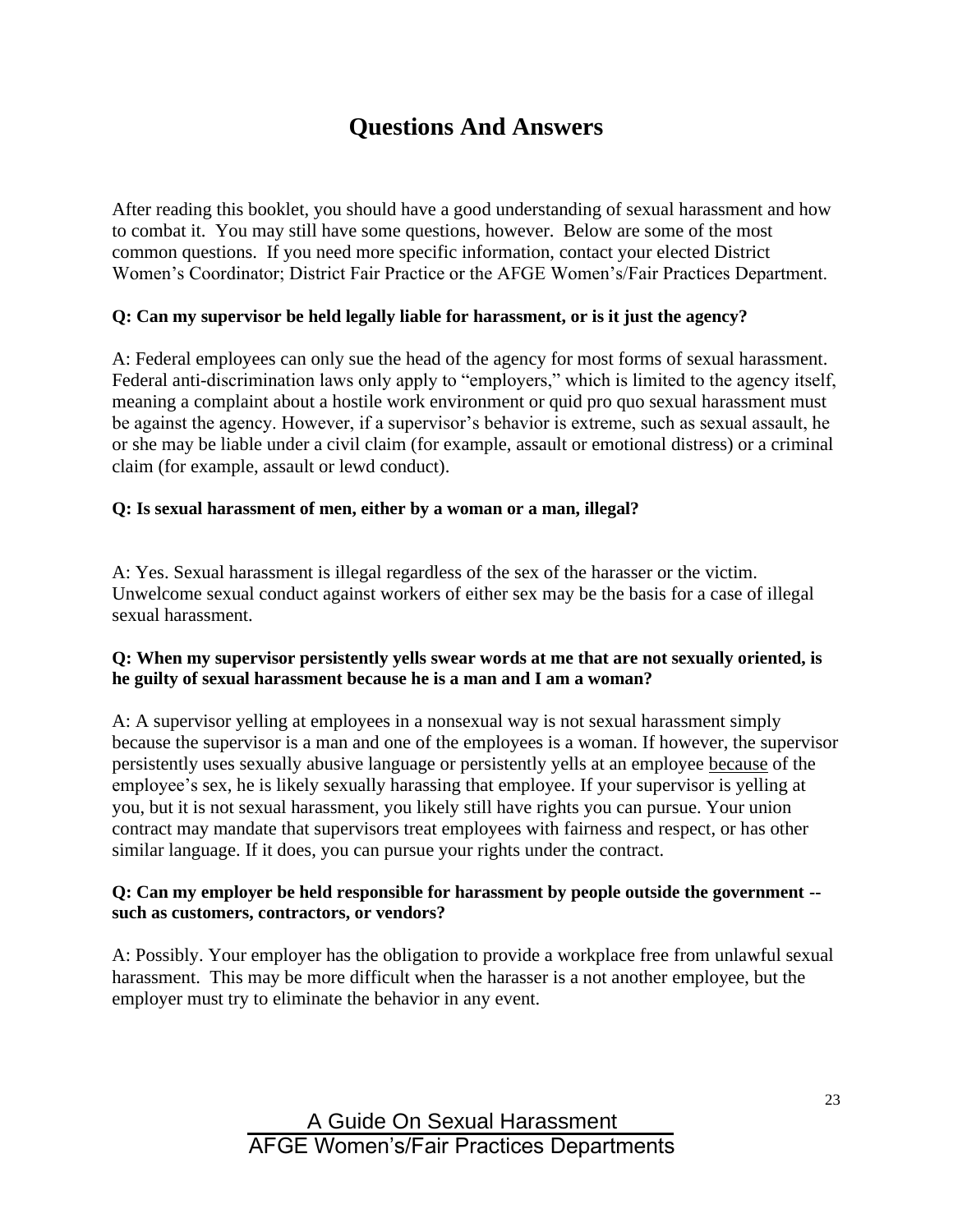# **Common Sexual Harassment Investigation Questions:**

Below are common questions that are used by an agency investigator for an internal sexual harassment investigation or an EEO investigator for a formal EEO complaint of sexual harassment.

- 1. Please identify the name, title and your working relationship to the individual you are alleging sexually harassed you.
- 2. Please identify the date of each occurrence and describe what occurred that you allege to be sexual harassment.
- 3. Did you inform a management official of the alleged acts of sexual harassment?
- 4. If so, who did you tell (name and title), when (what date) did you report the incident that occurred to you; and what did you report?
- 5. Describe the incidents that occurred to you that you reported.
- 6. For all the incidents you have described, were there any witnesses to the alleged incidents that occurred?
- 7. If so, please identify the name, title, email and phone number for each of the witnesses that observed the behavior toward you and describe what each of the witnesses may have seen or heard.
- 8. When you filed the report of the alleged sexual harassment toward you, what actions did management take regarding your complaint?
- 9. Was an investigation conducted? If so, when was the investigation conducted, who conducted the investigation, and what actions were taken as a result of the investigation?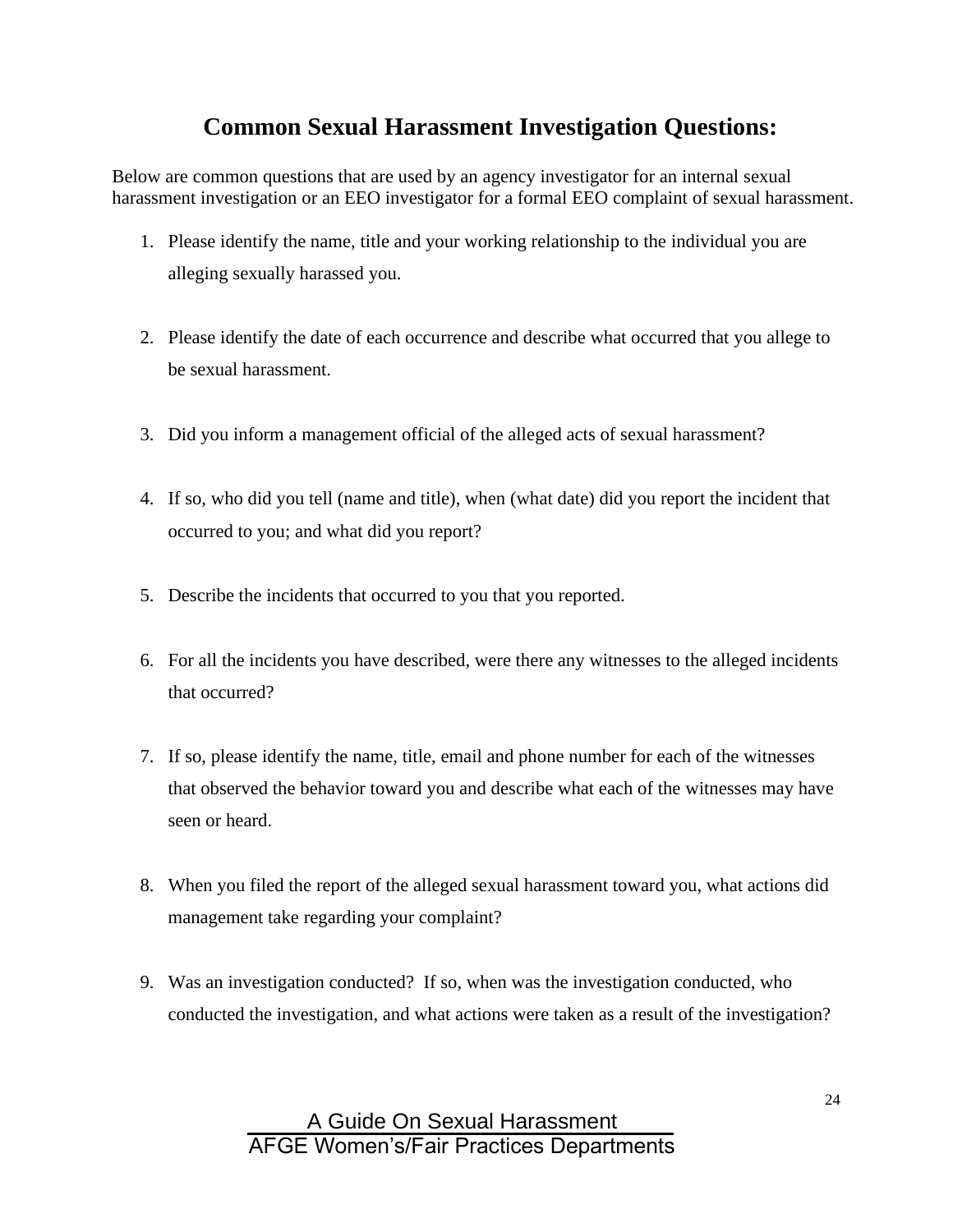- 10. Did you express your objections to the remarks/action to the individual who made the remarks (or behavior)? If so, what did you say regarding the remarks made to you/or the actions you have alleged as harassment?\*
- 11. Did you tell the alleged harasser to stop the behavior and/or remarks? IF so, what did you say and when (what date/s) did you tell the alleged harasser to cease the behavior?\*
- 12. What was the alleged harasser's response to you when you requested that the behavior cease?
- 13. Were you informed of the outcome of the investigation? If so, what were you told about the findings of the investigation?
- 14. Why do you believe your sex was a factor?
- 15. If the Complainant has contacted the EEO Office, was it within 45 days of the unwelcome conduct?

\*Note, there is no requirement that the employee confront the harasser.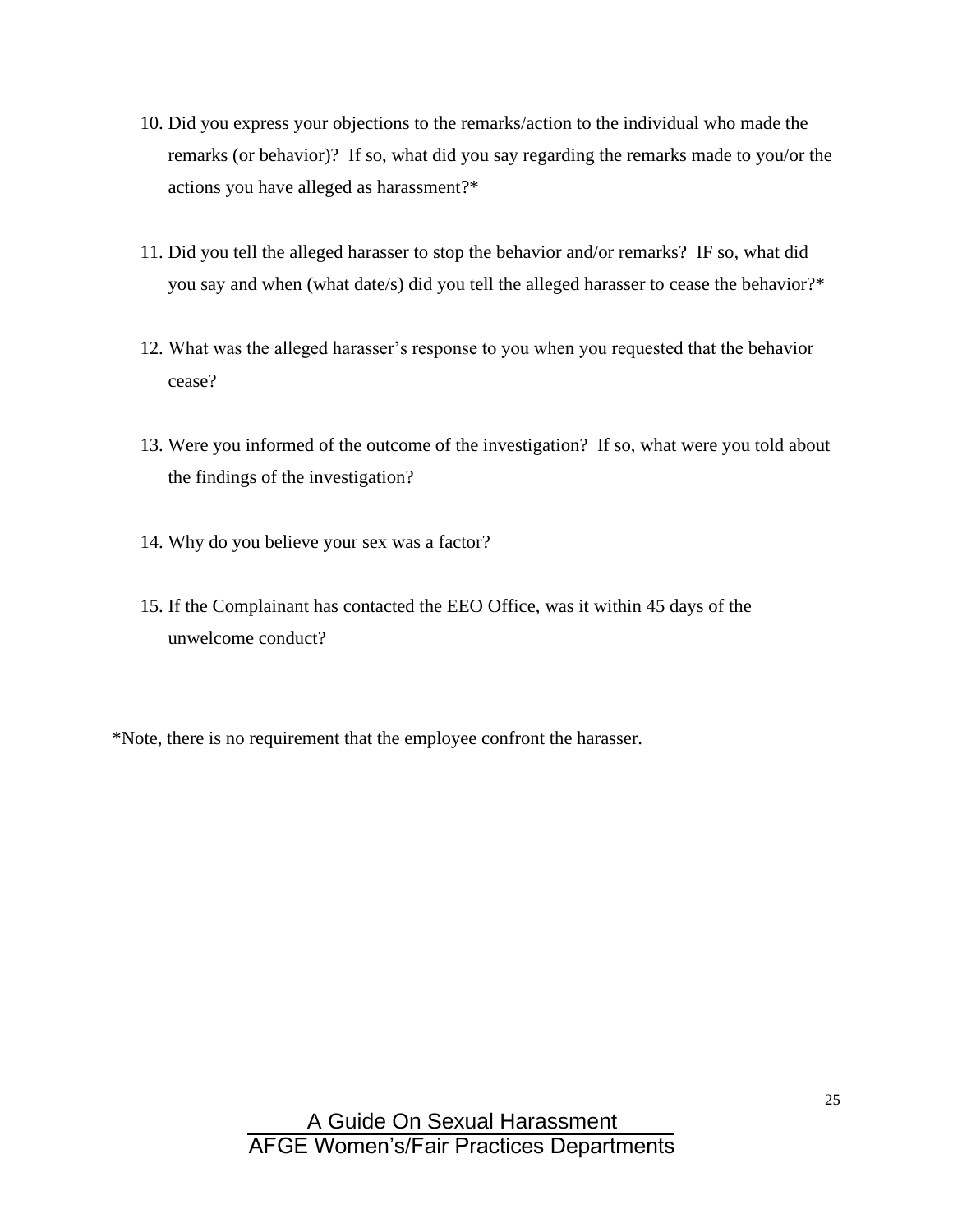# **Relevant United States Supreme Court Cases**

#### Meritor Savings Bank, FSB v. Vinson, 477 U.S. 57 (1986)

The Supreme Court held that hostile environment sexual harassment is a form of sex discrimination actionable under Title VII if it is severe or pervasive enough to alter the conditions of employment and create an abusive working environment.

Harris v. Forklift Systems, Inc., 510 U.S. 17 (1993)

The Supreme Court held that a hostile environment caused by sexual harassment does not have to cause psychological harm to be hostile or abusive, because such an environment can detract from employees' job performance.

#### Oncale v. Sundower Offshore Services, 523 U.S. 75 (1998)

The Complainant alleged that he was subjected to various sex-related actions by his male coworkers. When the Complainant notified his supervisors of the harassment, the Agency failed to take action to stop the harassment. Fearing that he would be raped or forced to have sex, the Complainant eventually decided to quit. Complainant then filed an action in District Court, claiming his employer had discriminated against him because of his sex. While the lower courts found that the Complainant did not have a cause of action because the alleged harassers were of the same sex as the Complainant, the Supreme Court held that same-sex sexual harassment is covered under Title VII of the Civil Rights Act because Title VII prohibits discrimination based on gender, which protects both men and women.

Faragher v. Boca Raton, 524 U.S. 775 (1998)

Supreme Court held that employers are vicariously liable for supervisory acts that cause a hostile work environment but does not result in tangible work detriment for employees, unless: (1) the employer has exercised reasonable care to correct the problem; and (2) the employee has failed to reasonably avoid harm. In the instant case, the employer is vicariously liable for the supervisor's acts that caused the hostile work environment because the employer failed to exercise reasonable care when it failed to disseminate sexual harassment policy, failed to track conduct of supervisors, and failed to give employees assurances that harassing supervisors could be bypassed when registering complaints.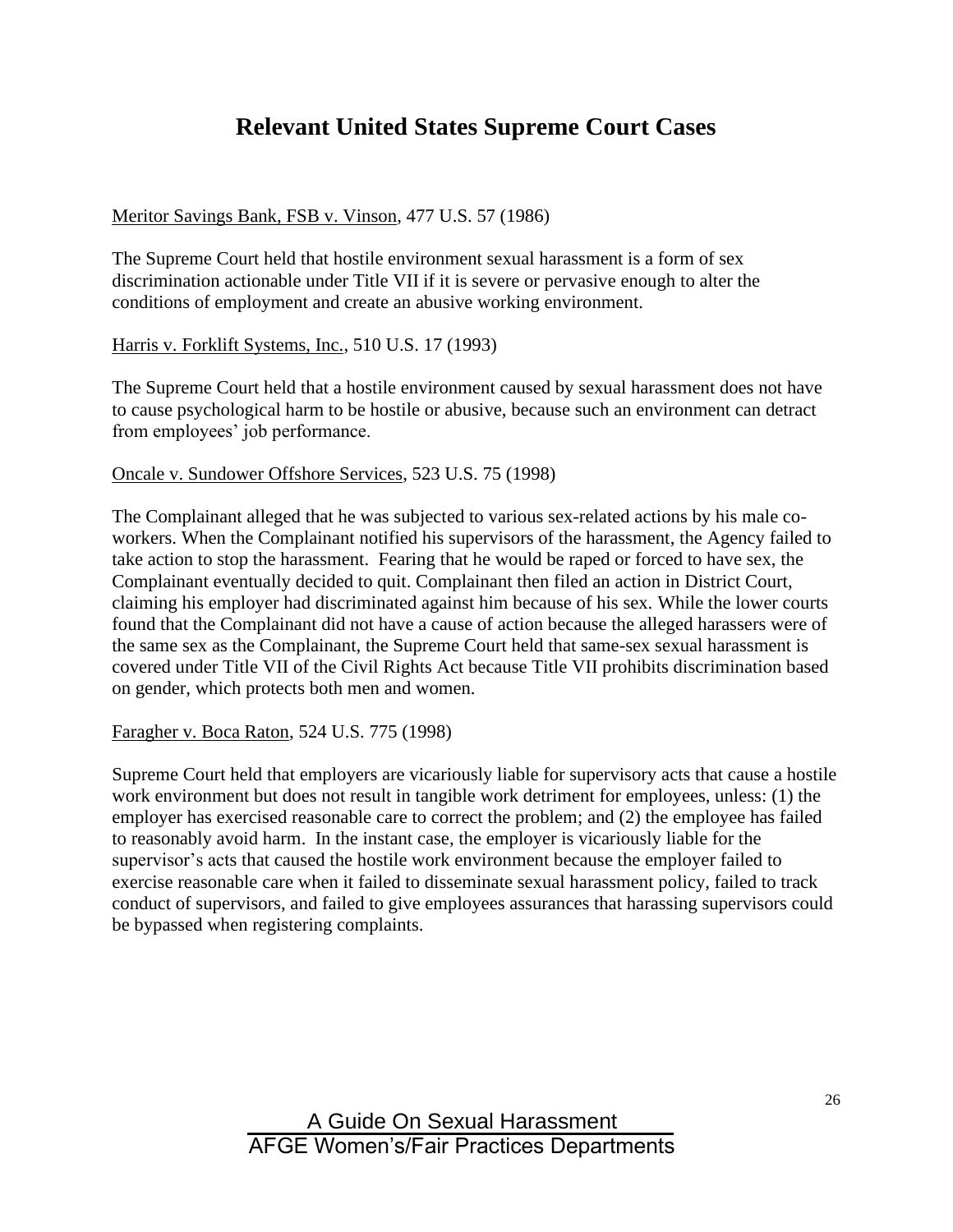#### Ellerth v. Burlington Industries, 524 U.S. 742 (1998)

Supreme Court held that sexual harassment (in the form of an unfulfilled *quid-pro- quo-*like threat) by a supervisor against a worker is actionable when the harassment was severe and pervasive but did not lead to adverse job consequences.

#### Vance v. Ball State University, 133 S. Ct. 2434 (2013)

The Supreme Court rejected in part the EEOC's definition of "supervisor." The Court held that an employee is a "supervisor" if the employer has empowered that employee "to take tangible employment actions against the victim, *i.e.*, to effect a 'significant change in employment status, such as hiring, firing, failing to promote, reassignment with significantly different responsibilities, or a decision causing a significant change in benefits.'" The Court went on to establish that the employer will be held liable for the hostile work environment harassment of a non-supervisor was "negligent in failing to prevent harassment from taking place." An example of a non-supervisor who may be deemed a supervisor under this decision would be an employee who holds a "lead" position.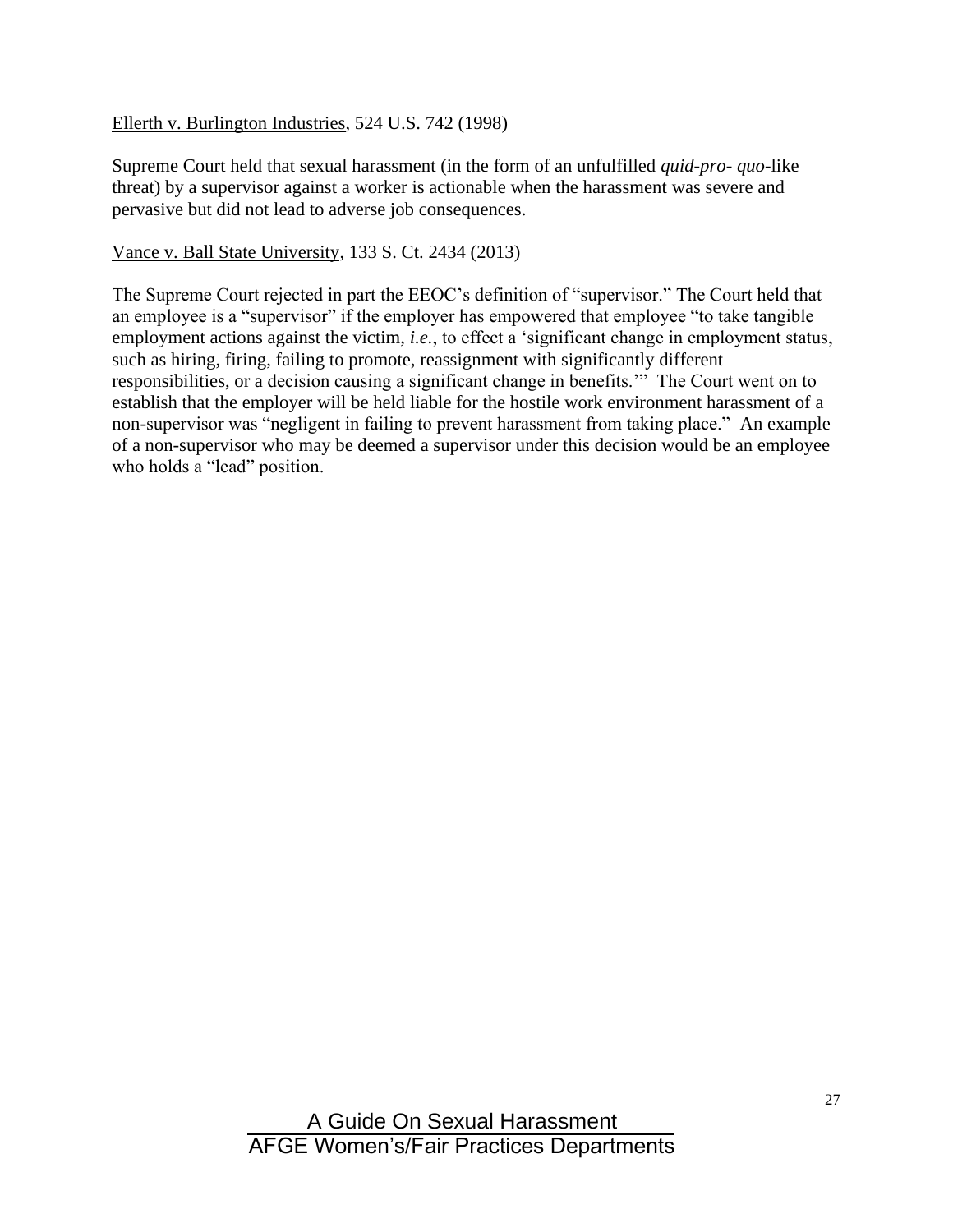# **Relevant EEO Cases**

Spencer v. General Electric, 697 F. Supp. 204 (E.D. Va. 1988).

The supervisor of an office engaged in daily horseplay of a sexual nature with female subordinates. This behavior included sitting on their laps, touching them in an intimate manner, and making lewd comments. The subordinates joined in and generally found the horseplay funny and inoffensive. None of the horseplay was directed at the plaintiff. The supervisor additionally engaged in consensual relations with at least two of his subordinates. The court found that the supervisor's conduct would have interfered with the work performance and would have seriously affected the psychological well-being of a reasonable employee, and on that basis, it found a violation. The case supports the proposition that pervasive sexual conduct can create a hostile work environment for those who find it offensive even if the targets of the conduct welcome it and even if no sexual conduct is directed at the persons bringing the claim.

Montero v. AGCO Corp., 19 F.Supp. 2d 1143 (E.D. Cal.) 1998.

A federal district court, dismissed a hostile environment claim by the employee because she failed to report the harassment to management promptly.

Fuller v. City of Oakland, 47 F.3rd 1522 (9th Cir. 1995).

The court held that an employer's obligation to take remedial/corrective action after it learns of sexual harassment does not end because of the voluntary termination of the conduct by the harasser.

Pruden v. Caldera, EEOC Case Number 01970573 (September 2000).

The EEOC determined that co-workers can create a hostile environment for an employee by consistently reminding him or her of a previous instance of harassment. The complainant alleged she was harassed by a co-worker, who confined her in a cubicle, grabbed her buttocks, made suggestive noises, tried to inappropriately touch her, and suggested he expose himself to her. She complained to the appropriate officials, who investigated, suspended the co-worker, and required him to issue a formal apology to the employee. However, the other employees in her department frequently reminded her of the incident by questioning her and criticizing her for her response. On several occasions, she requested a transfer but was denied. The EEOC determined that the behavior of the employee's other co-workers and the agency's failure to address it was enough to create a hostile environment for which the agency was liable.

Waskiewicz v. General Services Administration, EEOC DOC 05940824 (E.E.O.C. 2002).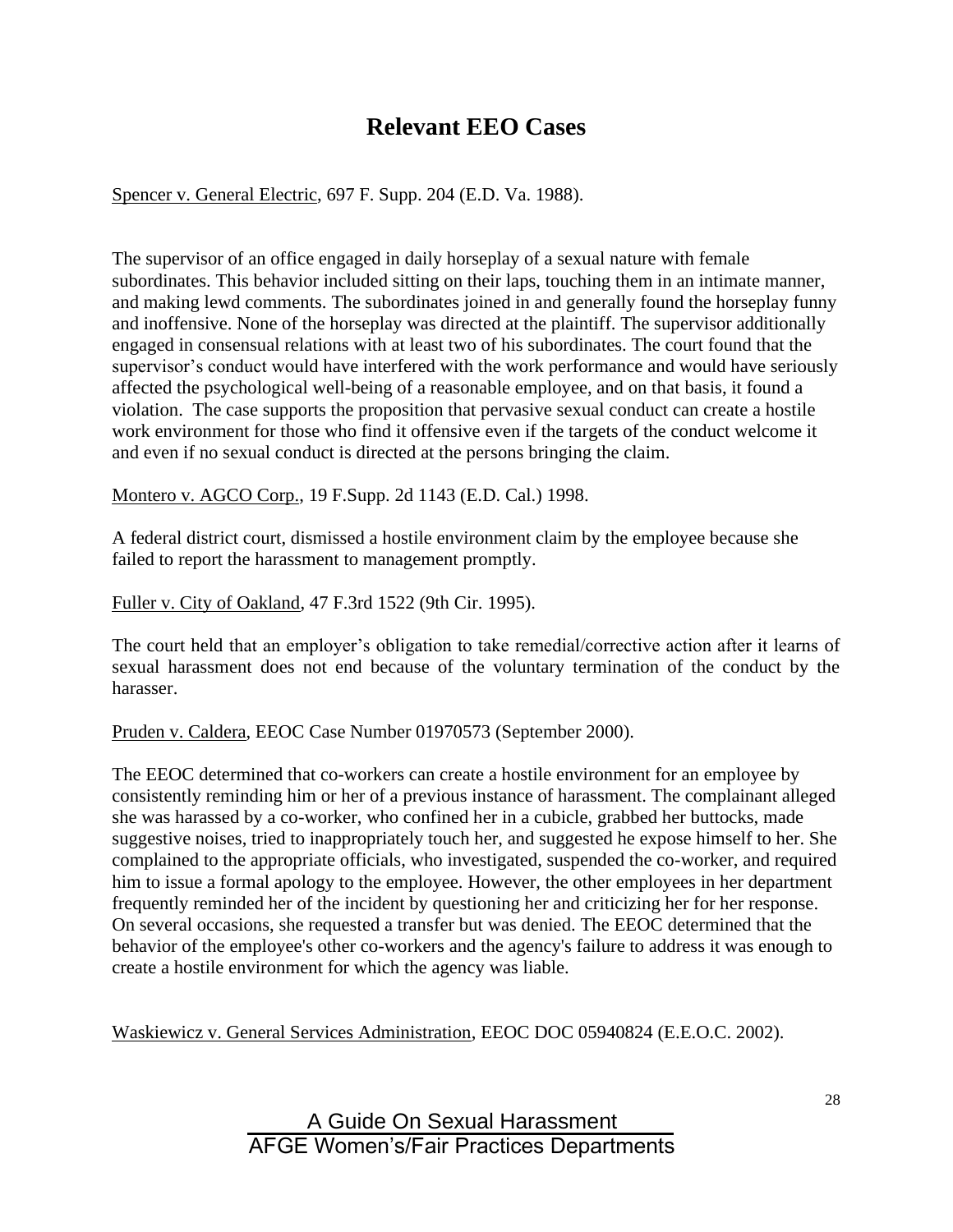The complainant established her claim of sexual harassment where pictures of scantily clad women and sex-based pranks continued to re-occur during a two and a half year period. The supervisors did not exercise reasonable care to prevent or correct the inappropriate behavior and accordingly the agency was held liable.

### EEOC v. Prospect Airport Services, 621 F.3d 991 ( $9<sup>th</sup>$  Cir. 2010).

The Ninth Circuit Court of Appeals found that a male employee was sexually harassed by a female co-worker and that the employer was liable. The lower court ruled that the co-worker's conduct did not meet the objective criteria for sexual harassment because a reasonable person would not have found the conduct hostile or abusive since most men would have welcomed the behavior. The Court of Appeals reasoned that it should not be assumed that because a man receives sexual advances from a woman that those advances are welcomed. Unwelcomed sexual advances are unacceptable no matter who advances on whom. Cerwinski v. Ins. Services Offices, 1996 WL 562988 (S.D.N.Y. Oct. 3, 1996).

A federal court upheld the dismissal of a female employee who made unfounded harassment charges against a male manager after their romantic relationship had ended.

### Cherry v. Shaw Coastal, Inc., 668 F.3d 182 ( $5<sup>th</sup>$  Cir. 2012).

A male employee was subjected to sexual harassment in the form of ongoing sexual banter and behavior directed at him by his male supervisor, including (1) repeated requests that he remove his clothes on the job; (2) brushing and touching (including once on his buttocks, and multiple times in his hair); (3) propositioning and other explicit sexual comments via text messages. The Company's failure to take effective steps to correct the behavior imputed liability.

The court held that a claim of same-sex harassment can be shown by providing credible evidence that the harasser is homosexual which include evidence the harasser intended to have sexual contact with the plaintiff rather than simply humiliating him/her for reasons unrelated to sexual interest or evidence the harasser has previously made same-sex advances to other employees.

#### Complainant v. SSA EEOC Appeal No. 0120114216 (June 2014)

The EEOC did not find a basis for finding the Agency liable because the Complainant had consensual sexual relations with her supervisor and accordingly the conduct was not considered unwelcome.

#### Complainant v. Department of the Treasury Appeal No. 0120172604 (April2019)

A male employee was the subject of sexual jokes that negatively stereotyped him as a gay male and included asking him about his sexual behavior and referring to him as a "tramp." The Complainant notified the Agency in an email on October 6, 2009, about the sexual harassment. Immediately after the employee reported the harassing comments, management began an investigation into the matter, an EEO Counselor was brought in to speak to the group at a